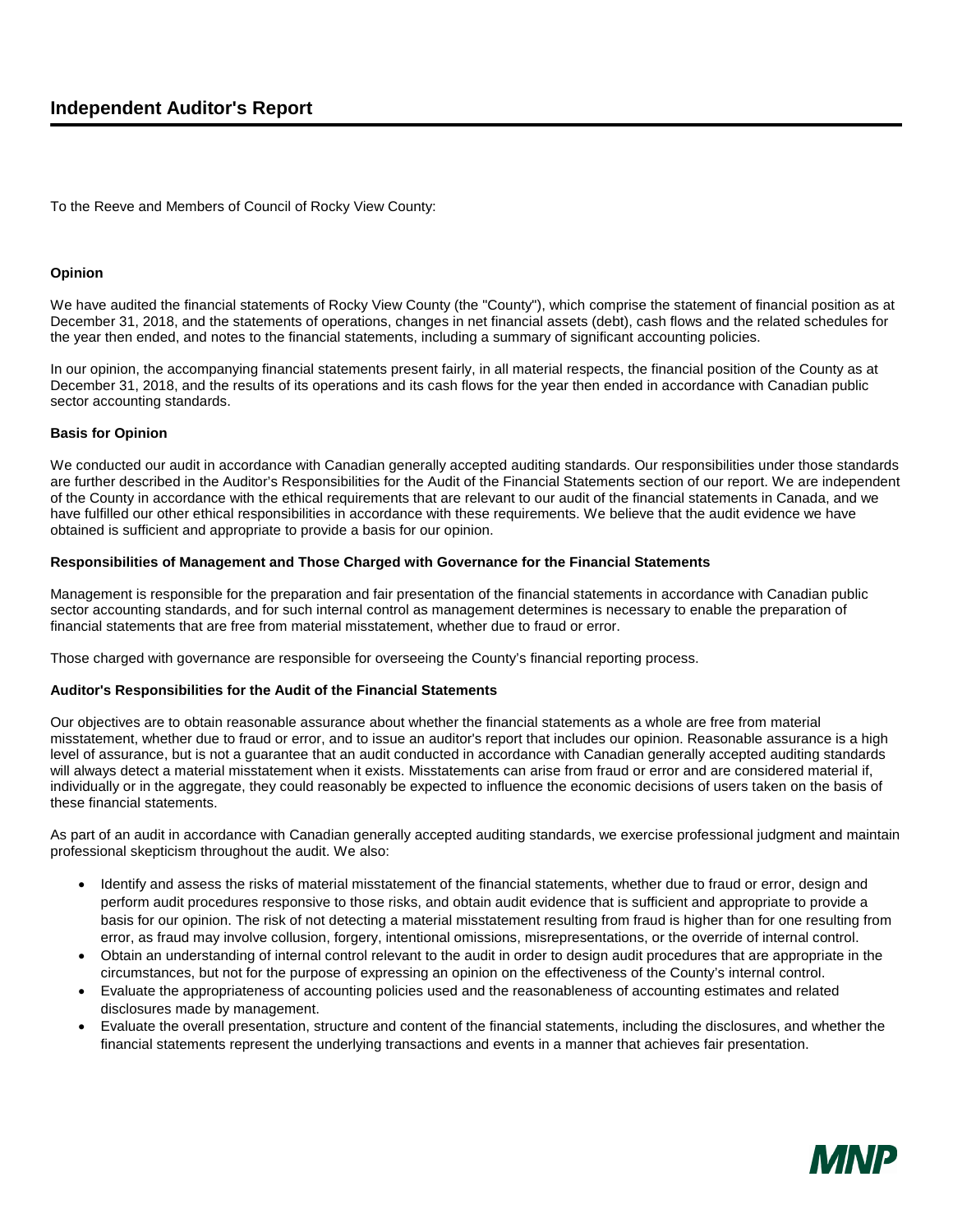We communicate with those charged with governance regarding, among other matters, the planned scope and timing of the audit and significant audit findings, including any significant deficiencies in internal control that we identify during our audit.

Red Deer, Alberta

MNPLLP

April 30, 2019 Chartered Professional Accountants

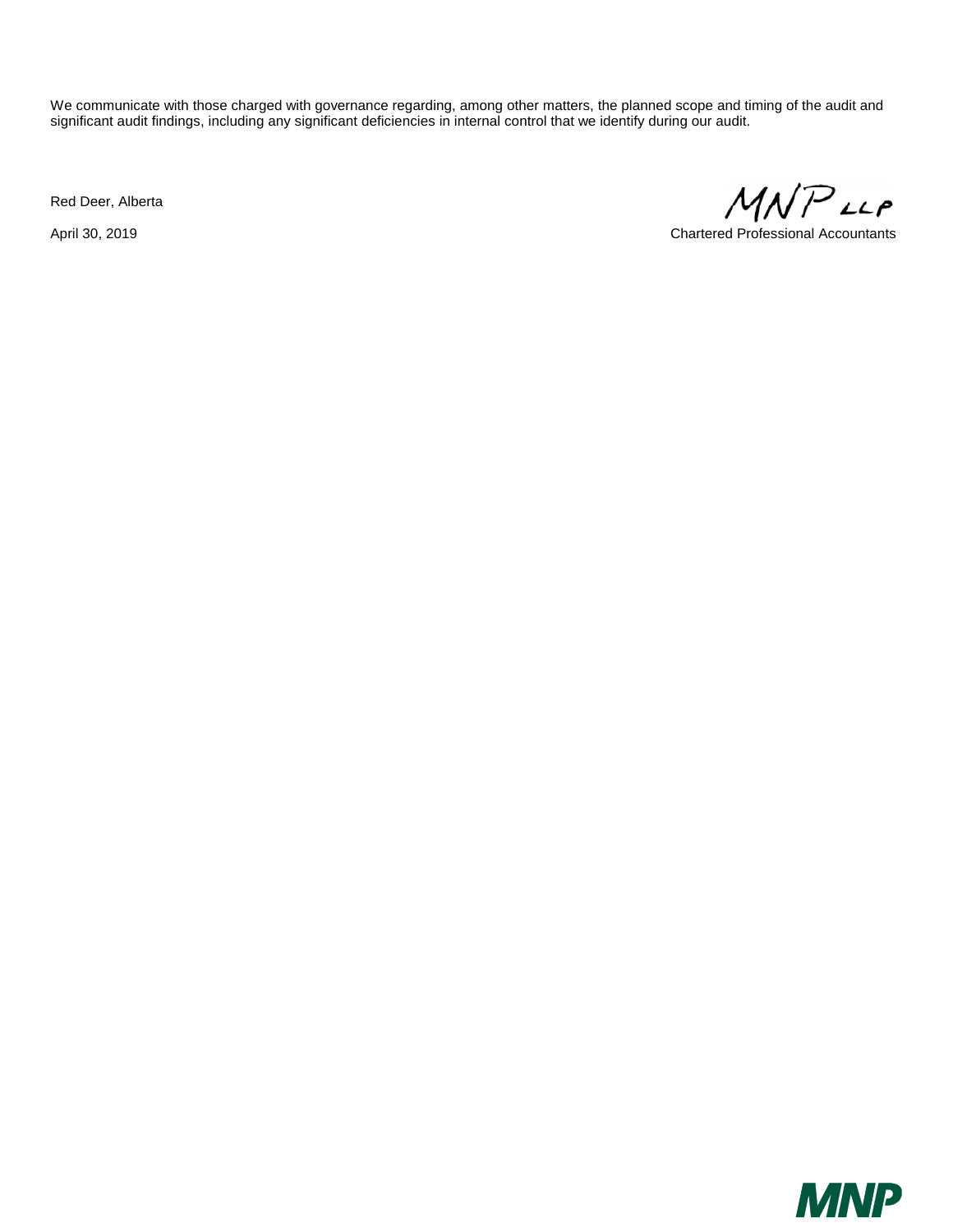# **ROCKY VIEW COUNTY**

# **Statement of Financial Position** As at December 31, 2018

| <b>FINANCIAL ASSETS</b>                                                                                                                                                                                                                                                                          | 2018<br>\$                                                                                           | 2017<br>\$                                                                                                       |
|--------------------------------------------------------------------------------------------------------------------------------------------------------------------------------------------------------------------------------------------------------------------------------------------------|------------------------------------------------------------------------------------------------------|------------------------------------------------------------------------------------------------------------------|
| Cash (Note 3)<br>Temporary investments (Note 2)<br><b>Receivables</b>                                                                                                                                                                                                                            | 3,663,603<br>103,588,124                                                                             | 85,005,067                                                                                                       |
| Taxes and grants in place of taxes (Note 4)<br>Trade and other receivables (Note 4)<br>Debt charges recoverable (Note 5)                                                                                                                                                                         | 3,485,220<br>13,050,685<br>646,752<br>124,434,384                                                    | 3,244,999<br>9,163,208<br>700,892<br>98, 114, 166                                                                |
| <b>LIABILITIES</b>                                                                                                                                                                                                                                                                               |                                                                                                      |                                                                                                                  |
| Bank indebtedness (Note 3)<br>Accounts payable and accrued liabilities<br><b>Deposit liabilities</b><br>Deferred revenue (Note 6)<br>Employee benefit obligations (Note 7)<br>Landfill closure and post-closure costs (Note 17)<br>Long-term debt (Note 8)<br>Capital lease obligations (Note 9) | 11,479,897<br>6,460,545<br>29,087,162<br>1,157,476<br>483,876<br>53,340,042<br>36,308<br>102,045,306 | 5,492,855<br>8,106,173<br>5,050,623<br>15,669,053<br>1,076,909<br>518,921<br>54,681,047<br>120,133<br>90,715,714 |
| <b>NET FINANCIAL ASSETS (DEBT)</b>                                                                                                                                                                                                                                                               | 22,389,078                                                                                           | 7,398,452                                                                                                        |
| <b>NON-FINANCIAL ASSETS</b>                                                                                                                                                                                                                                                                      |                                                                                                      |                                                                                                                  |
| Tangible capital assets (Schedule 2)<br>Resource asset<br>Inventory for consumption<br>Prepaid expenses                                                                                                                                                                                          | 620, 385, 457<br>16,375,000<br>1,455,505<br>652,020<br>638,867,982                                   | 584,458,612<br>16,375,000<br>1,948,337<br>529,194<br>603,311,143                                                 |
| <b>ACCUMULATED SURPLUS (Schedule 1, Note 14)</b>                                                                                                                                                                                                                                                 | 661,257,060                                                                                          | 610,709,595                                                                                                      |

Commitments and contingencies - See Note 11 and 12<br>The accompanying notes are an integral part of these financial statements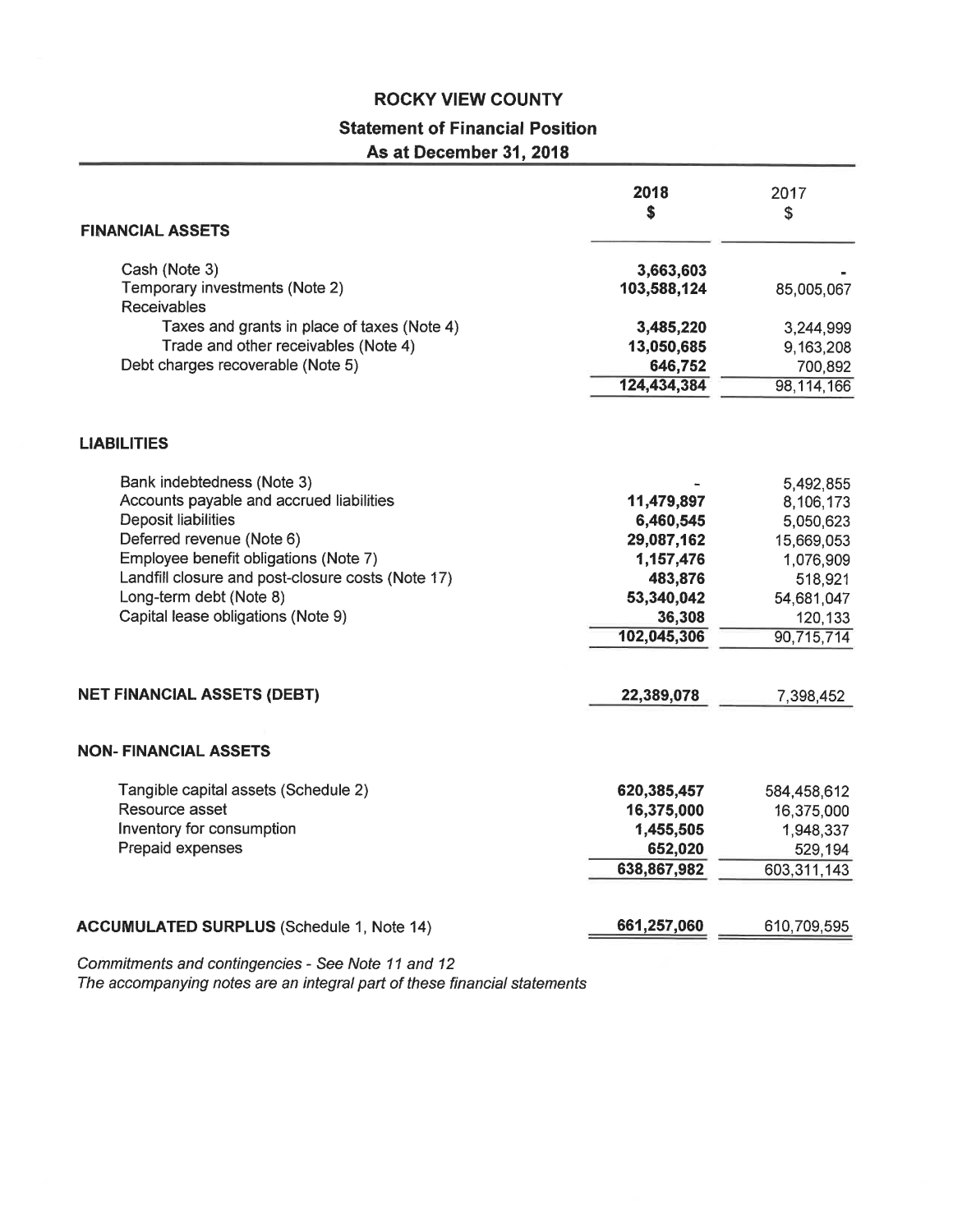#### **ROCKY VIEW COUNTY Statement of Operations** For the Year Ended December 31, 2018

|                                                 | <b>Budget</b><br>\$<br>(Note 21) | 2018<br>\$   | 2017<br>\$     |
|-------------------------------------------------|----------------------------------|--------------|----------------|
| <b>REVENUE</b>                                  |                                  |              |                |
| Net municipal taxes (Schedule 3)                | 69,781,200                       | 69,630,695   | 66,838,355     |
| User fees and sales of goods                    | 9,115,200                        | 13,339,958   | 10,092,852     |
| Cash-In-Lieu of Public Reserve                  | 663,000                          | 3,649,979    | 706,133        |
| Government transfers for operating (Schedule 4) | 10,316,100                       | 2,988,886    | 4,324,555      |
| Investment income                               | 850,000                          | 2,035,340    | 1,348,412      |
| Penalties and cost of taxes                     | 981,000                          | 1,004,219    | 982,618        |
| Development agreements and levies               | 7,278,400                        | 8,123,695    | 6,215,530      |
| Licenses and permits                            | 2,860,500                        | 3,461,623    | 2,989,451      |
| Fines                                           | 824,800                          | 1,097,512    | 1,220,207      |
| Other                                           | 3,461,400                        | 1,919,963    | 1,685,698      |
| <b>Total Revenue</b>                            | 106,131,600                      | 107,251,870  | 96,403,811     |
| <b>EXPENSES</b>                                 |                                  |              |                |
| Legislative                                     | 841,300                          | 858,505      | 814,550        |
| Administration                                  | 19,442,400                       | 17,424,360   | 30,937,517     |
| Fire                                            | 12,708,500                       | 12,365,002   | 11,704,028     |
| Disaster services                               | 185,100                          | 379,643      | 98,588         |
| <b>Bylaw enforcement</b>                        | 6,047,100                        | 6,030,395    | 5,497,394      |
| Transportation and field services               | 47,198,000                       | 38,178,490   | 36,752,615     |
| Water supply and distribution                   | 4,243,800                        | 4,654,526    | 4,091,322      |
| Wastewater treatment and disposal               | 6,835,000                        | 6,810,677    | 6,335,356      |
| Waste management                                | 2,463,200                        | 1,913,363    | 2,453,930      |
| Family and community support                    | 1,068,800                        | 1,066,231    | 1,035,033      |
| Cemetery                                        | 1,456,300                        | 1,266,056    | 1,412,389      |
| Planning and development                        | 4,692,600                        | 3,882,699    | 4,053,236      |
| <b>Community services</b>                       | 2,301,200                        | 2,153,938    | 2,099,625      |
| Recreation and parks                            | 7,931,800                        | 3,735,625    | 3,851,700      |
| <b>Total Expenses</b>                           | 117,415,100                      | 100,719,510  | 111, 137, 283  |
| <b>EXCESS (SHORTFALL) OF REVENUE OVER</b>       |                                  |              |                |
| <b>EXPENSES BEFORE OTHER</b>                    | (11, 283, 500)                   | 6,532,360    | (14, 733, 472) |
| <b>OTHER</b>                                    |                                  |              |                |
| Contributed assets                              |                                  | 20,836,630   | 13,055,635     |
| Government transfers for capital (Schedule 4)   | 50,378,400                       | 23, 178, 475 | 20,530,335     |
| <b>Total Other</b>                              | 50,378,400                       | 44,015,105   | 33,585,970     |
| <b>EXCESS OF REVENUE OVER EXPENSES</b>          | 39,094,900                       | 50,547,465   | 18,852,498     |
| ACCUMULATED SURPLUS, BEGINNING OF YEAR          | 610,709,595                      | 610,709,595  | 591,857,097    |
| <b>ACCUMULATED SURPLUS, END OF YEAR</b>         | 649,804,495                      | 661,257,060  | 610,709,595    |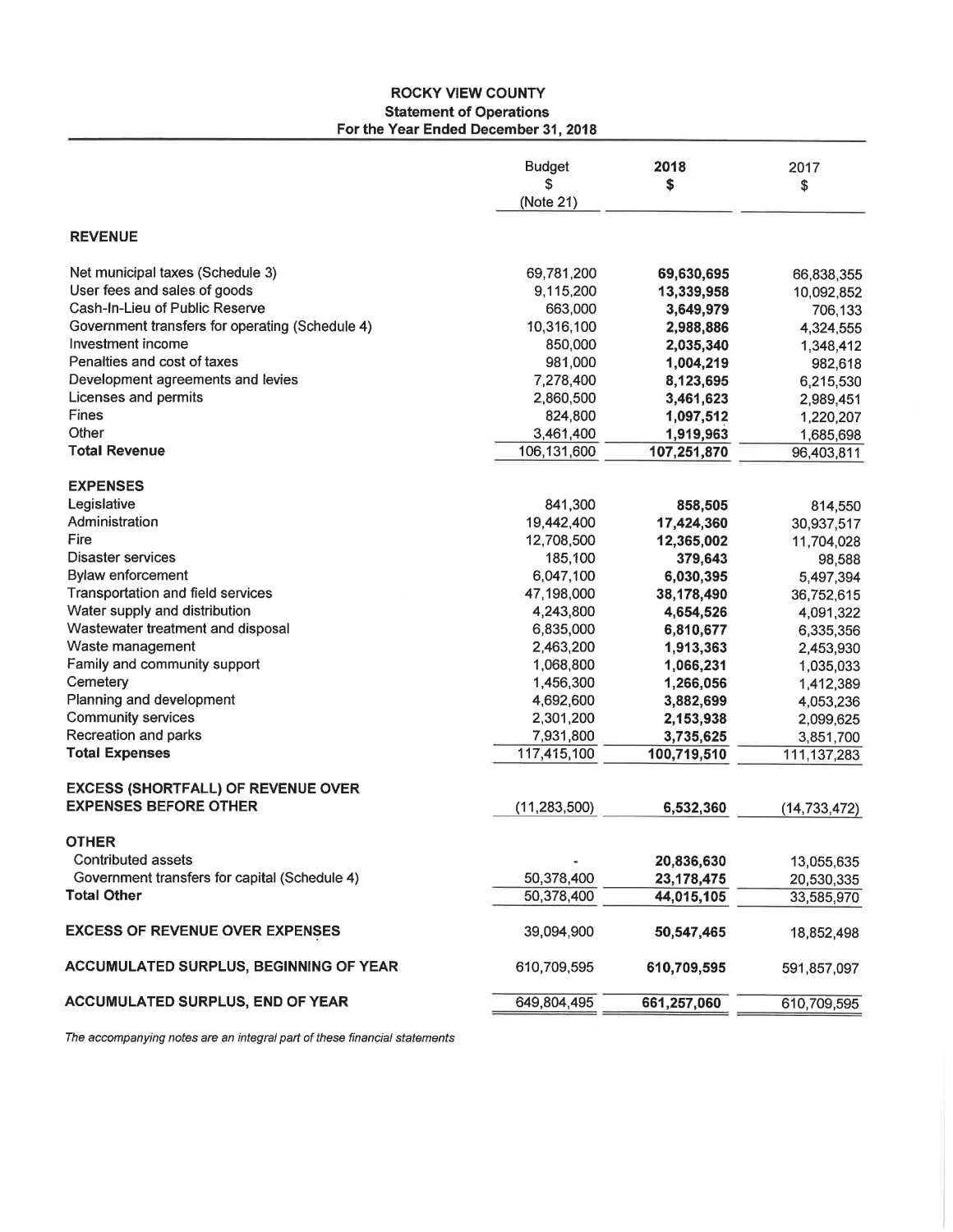### **ROCKY VIEW COUNTY Statement of Change in Net Financial Assets (Debt)** For the Year Ended December 31, 2018

|                                                                                                                                                                                                                               | Budget<br>S<br>(Note 21)                | 2018<br>S                                                             | 2017<br>\$                                                         |
|-------------------------------------------------------------------------------------------------------------------------------------------------------------------------------------------------------------------------------|-----------------------------------------|-----------------------------------------------------------------------|--------------------------------------------------------------------|
| <b>EXCESS OF REVENUE OVER EXPENSES</b>                                                                                                                                                                                        | 39,094,900                              | 50,547,465                                                            | 18,852,498                                                         |
| Acquisition of tangible capital assets<br>Contributed tangible capital assets<br>Proceeds on disposal of tangible capital assets<br>Amortization of tangible capital assets<br>Loss (gain) on sale of tangible capital assets | (85, 105, 300)<br>867,000<br>22,820,600 | (38, 361, 974)<br>(20, 836, 630)<br>46,185<br>23,255,449<br>(29, 875) | (27,066,027)<br>(13,055,635)<br>329,570<br>21,983,993<br>(168,531) |
|                                                                                                                                                                                                                               | (61, 417, 700)                          | (35, 926, 845)                                                        | (17, 976, 630)                                                     |
| Use of (acquisition of) supplies inventories<br>Use of (acquisition of) prepaid assets<br>Use of (acquisition of) resource assets                                                                                             |                                         | 492,832<br>(122, 826)                                                 | (581, 772)<br>19,415                                               |
|                                                                                                                                                                                                                               |                                         | 370,006                                                               | (562, 357)                                                         |
| DECREASE (INCREASE) IN NET DEBT                                                                                                                                                                                               | (22, 322, 800)                          | 14,990,626                                                            | 313,511                                                            |
| NET FINANCIAL ASSET (DEBT), BEGINNING OF YEAR                                                                                                                                                                                 | 7,398,452                               | 7,398,452                                                             | 7,084,941                                                          |
| NET FINANCIAL ASSETS (DEBT), END OF YEAR                                                                                                                                                                                      | (14,924,348)                            | 22,389,078                                                            | 7,398,452                                                          |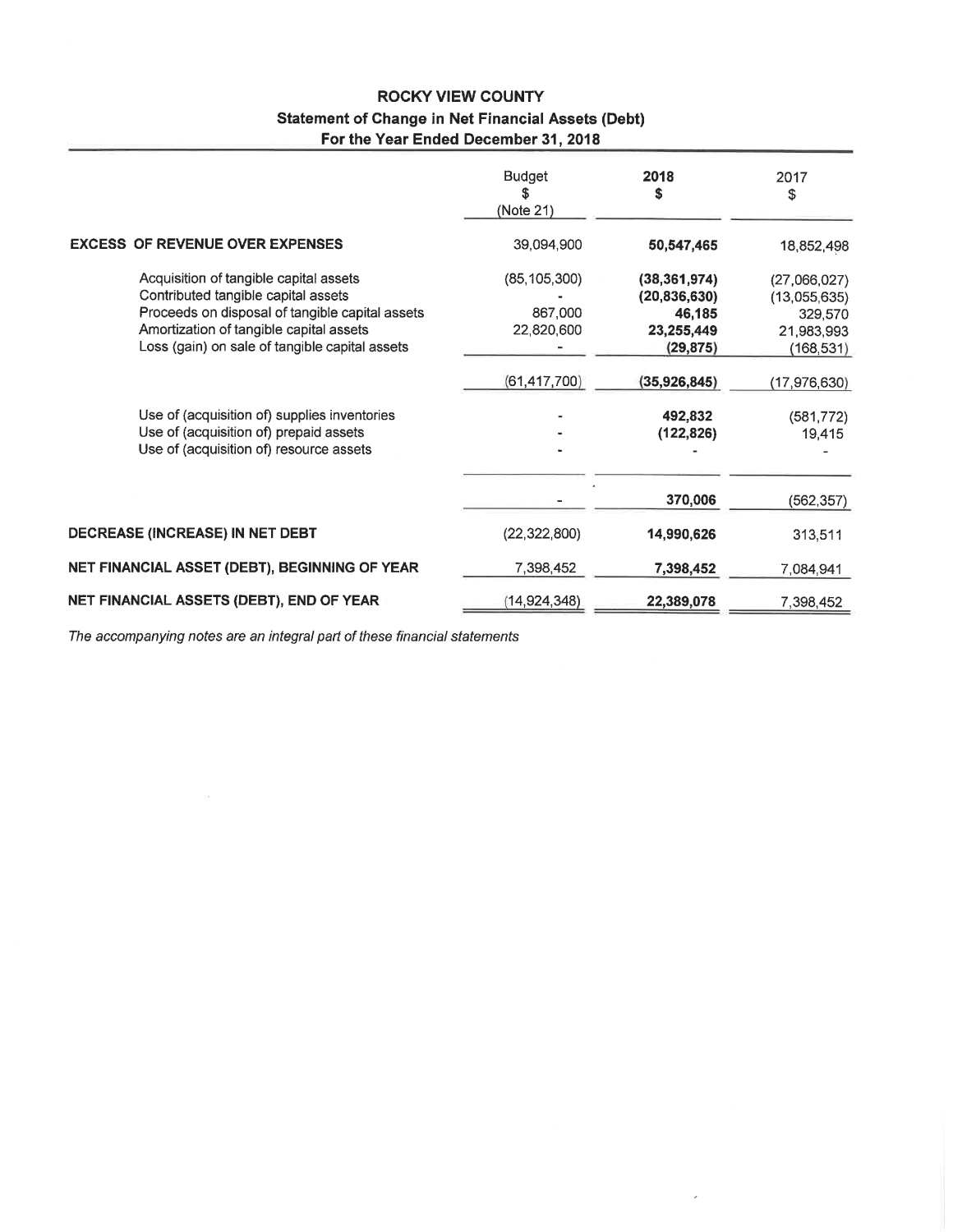## **ROCKY VIEW COUNTY Statement of Cash Flows** For the Year Ended December 31, 2018

|                                                                            | 2018<br>\$     | 2017<br>\$     |
|----------------------------------------------------------------------------|----------------|----------------|
| NET INFLOW (OUTFLOW) OF CASH RELATED TO<br>THE FOLLOWING ACTIVITIES:       |                |                |
| <b>OPERATING ACTIVITIES</b>                                                |                |                |
| Excess of revenue over expenses                                            | 50,547,465     | 18,852,498     |
| Non-cash items included in excess of revenue over expenses:                |                |                |
| Amortization of tangible capital assets                                    | 23,255,449     | 21,983,993     |
| Loss (gain) on disposal of tangible capital assets                         | (29, 875)      | (168, 531)     |
| Tangible capital assets received as contributions                          | (20, 836, 630) | (13,055,635)   |
| Non-cash charges to operations (net change):                               |                |                |
| Decrease (Increase) in taxes and grants in place of taxes                  | (240, 221)     | 100,195        |
| (Increase) decrease in trade and other receivables                         | (3,887,477)    | (1,603,570)    |
| (Increase) decrease in inventory for consumption                           | 492,832        | (581, 772)     |
| (Increase) decrease in prepaid expenses                                    | (122, 826)     | 19,415         |
| Increase in accounts payable and accrued liabilities                       | 3,373,724      | 3,453,607      |
| Increase in accounts payable amount applied to capital                     | 1,419,492      | 1,055,634      |
| Increase (decrease) in deposit liabilities<br>Increase in deferred revenue | 1,409,922      | (766, 542)     |
| Increase (decrease) in employee benefit obligations                        | 13,418,109     | 2,929,028      |
| (Decrease) in provision for landfill closure and post-closure costs        | 80,567         | 31,515         |
|                                                                            | (35,045)       | (26, 285)      |
| Cash provided by (applied to) operating transactions                       | 68,845,486     | 32,223,550     |
| <b>CAPITAL</b>                                                             |                |                |
| Accounts payable amount applied to capital                                 | (1,419,492)    | (1,055,634)    |
| Acquisition of assets                                                      | (38, 361, 974) | (27,066,027)   |
| Sale of tangible assets                                                    | 46,185         | 329,570        |
| Cash provided by (applied to) capital transactions                         | (39, 735, 281) | (27, 792, 091) |
| <b>INVESTING</b>                                                           |                |                |
| Decrease (Increase) in investments                                         | (18,583,057)   | (2,837,271)    |
| <b>FINANCING</b>                                                           |                |                |
| Debt charges recovered                                                     | 54,140         | 51,524         |
| Capital lease paid                                                         | (83, 825)      | (79, 351)      |
| Long-term debt repaid                                                      | (1, 341, 005)  | (4, 236, 331)  |
| Cash provided by (applied to) financing transactions                       | (1, 370, 690)  | (4, 264, 158)  |
| <b>CHANGE IN CASH DURING YEAR</b>                                          | 9,156,458      | (2,669,970)    |
| CASH (BANK INDEBTEDNESS) AT BEGINNING OF YEAR                              | (5, 492, 855)  | (2,822,885)    |
| CASH (BANK INDEBTEDNESS) AT END OF YEAR                                    | 3,663,603      | (5,492,855)    |

Cash/Bank Indebtedness - See Note 3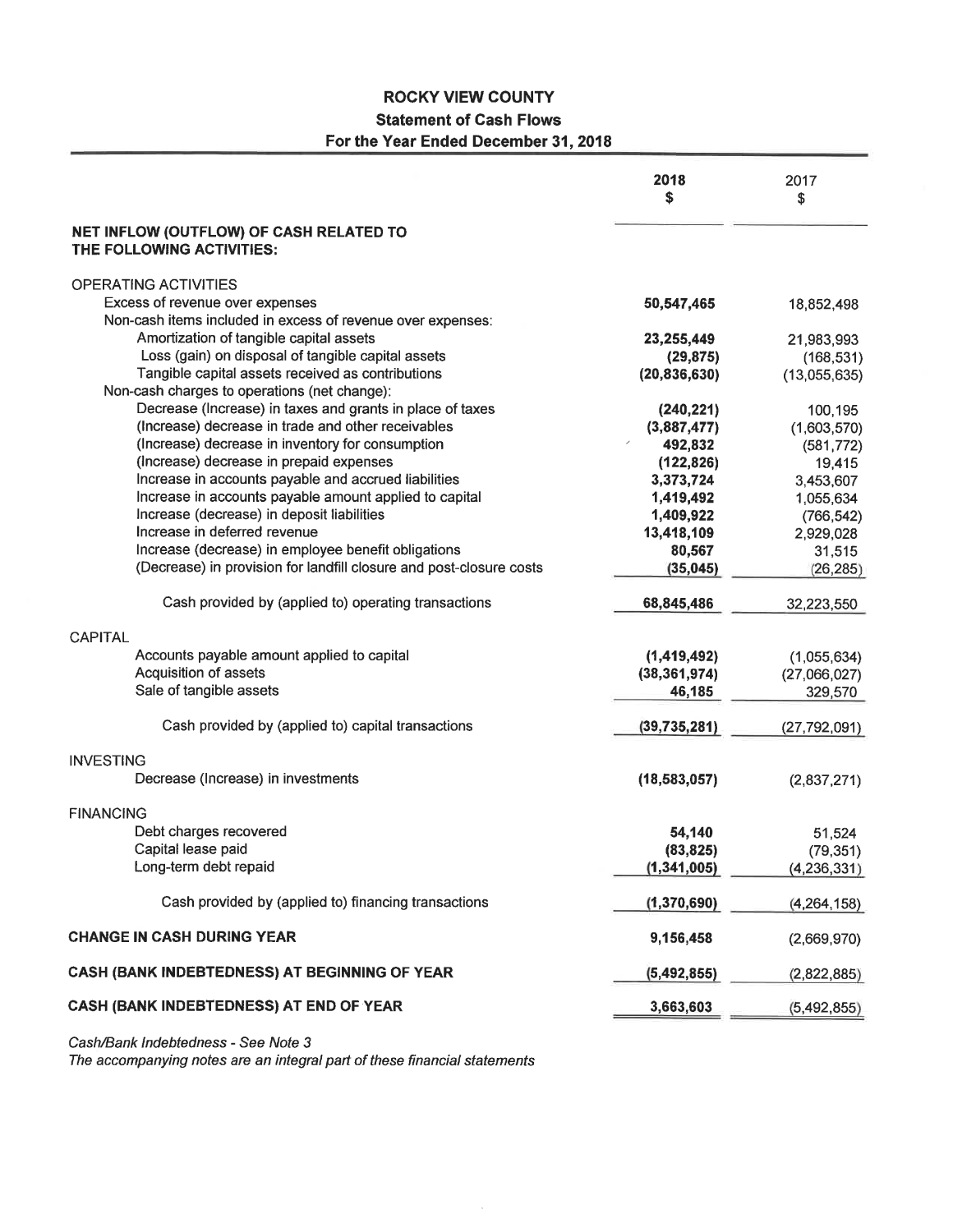# **ROCKY VIEW COUNTY** Schedule of Changes in Accumulated Surplus<br>For the Year Ended December 31, 2018 Schedule 1

|                                                     | <b>Unrestricted</b><br><b>Surplus</b> | <b>Restricted</b><br><b>Surplus</b> | <b>Equity in</b><br><b>Other Assets</b> | <b>Equity in Tangible</b><br><b>Capital Assets</b> | 2018        | 2017        |
|-----------------------------------------------------|---------------------------------------|-------------------------------------|-----------------------------------------|----------------------------------------------------|-------------|-------------|
| <b>BALANCE, BEGINNING OF YEAR,</b>                  | 1,312,812                             | 62,663,459                          | 16,375,000                              | 530,358,324                                        | 610,709,595 | 591,857,097 |
| Excess (deficiency) of revenue over expenses        | 50,547,465                            |                                     |                                         |                                                    | 50,547,465  | 18,852,498  |
| Unrestricted funds designated for future use        | (29, 233, 043)                        | 29,233,043                          |                                         |                                                    |             |             |
| Restricted funds used for operations                | 5,047,156                             | (5,047,156)                         |                                         |                                                    |             |             |
| Restricted funds use for tangible capital assets    | ۰                                     | (10,558,140)                        |                                         | 10,558,140                                         |             |             |
| Current year funds used for assets                  | (27,803,834)                          |                                     |                                         | 27,803,834                                         |             |             |
| Contributed tangible capital assets                 | (20, 836, 630)                        |                                     |                                         | 20,836,630                                         |             |             |
| Disposal of tangible capital assets                 | 16,310                                |                                     |                                         | (16, 310)                                          |             |             |
| Annual amortization expenses                        | 23,255,449                            | $\sim$                              |                                         | (23, 255, 449)                                     |             |             |
| Capital lease paid                                  | (83, 825)                             |                                     |                                         | 83,825                                             |             |             |
| Long term debt repaid net of debt charges recovered | (1,286,865)                           |                                     |                                         | 1,286,865                                          |             |             |
| Change in accumulated surplus                       | (377, 817)                            | 13,627,747                          |                                         | 37,297,535                                         | 50,547,465  | 18,852,498  |
| <b>BALANCE, END OF YEAR</b>                         | 934,995                               | 76,291,206                          | 16,375,000                              | 567,655,859                                        | 661,257,060 | 610,709,595 |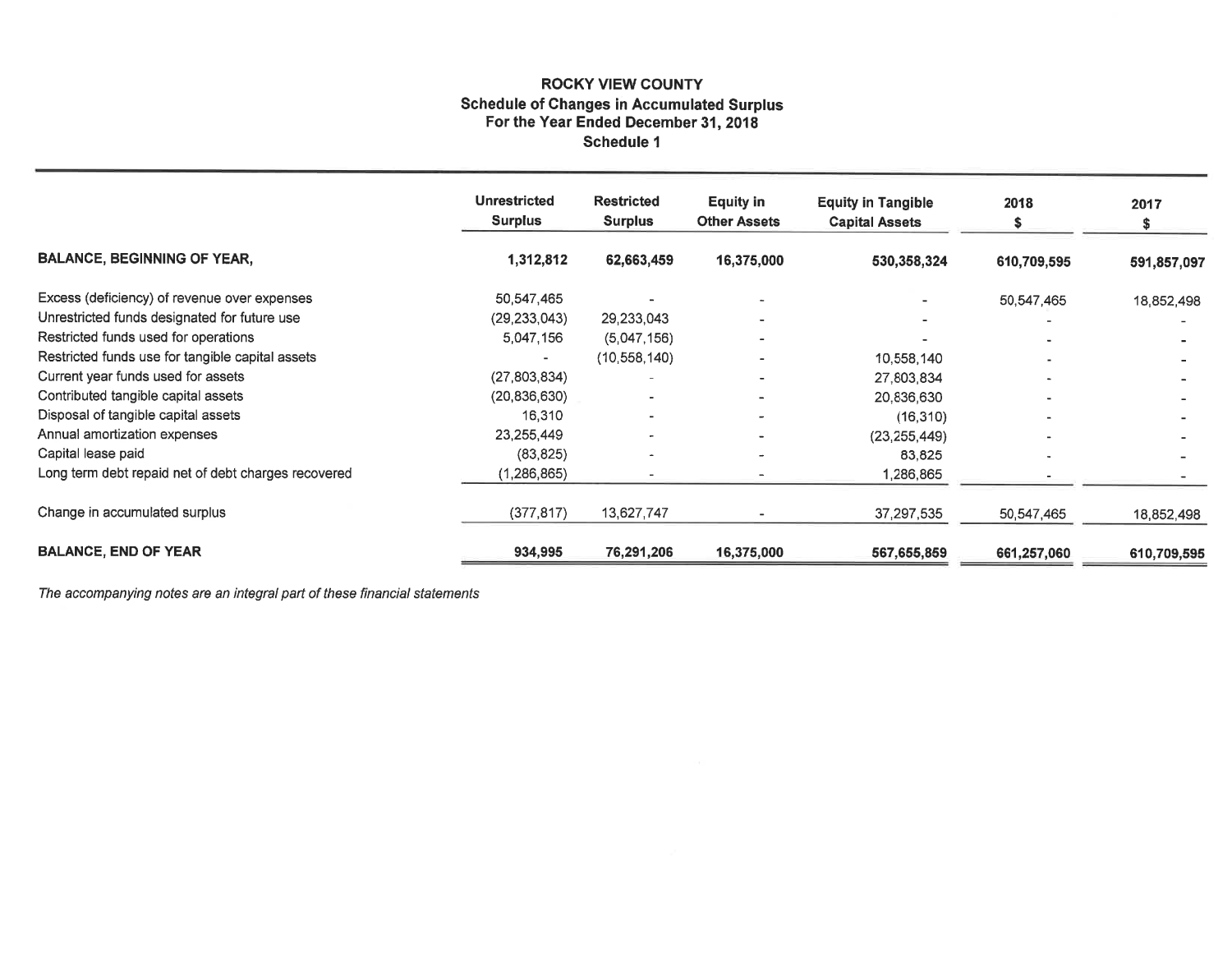#### **ROCKY VIEW COUNTY Schedule of Tangible Capital Assets** For the Year Ended December 31, 2018 Schedule 2

|                                                                                                    |                    | Land         |                         | Engineered              | Machinery and                     |                         | 2018                               | 2017                               |
|----------------------------------------------------------------------------------------------------|--------------------|--------------|-------------------------|-------------------------|-----------------------------------|-------------------------|------------------------------------|------------------------------------|
|                                                                                                    | Land               | Improvements | <b>Buildings</b>        | <b>Structures</b>       | Equipment                         | <b>Vehicles</b>         | S                                  | S                                  |
| COST:<br>BALANCE, BEGINNING OF YEAR                                                                | 115,161,466        | 752,157      | 73,402,322              | 894,877,811             | 14,572,152                        | 15,620,726              | 1,114,386,634                      | 1,075,106,189                      |
| Acquisition of tangible capital assets<br>Acquisition of tangible capital assets, capital lease    | 10,145,710         | 2,070,874    | 28,655,438              | 29,176,258              | 5,200,065                         | 657,409                 | 75,905,754                         | 18,702,011                         |
| Construction-in-progress, net<br>Disposal of tangible capital assets                               | 2,021,671<br>(194) | 560,691      | (23, 915, 955)          | 4,954,714<br>(76, 723)  | (196, 338)<br>(294, 103)          | (131.933)<br>(214, 956) | (16, 707, 150)<br>(585, 976)       | 21,419,651<br>(841, 217)           |
| BALANCE, END OF YEAR                                                                               | 127,328,653        | 3,383,722    | 78,141,805              | 928,932,060             | 19,281,776                        | 15,931,246              | 1,172,999,262                      | 1,114,386,634                      |
| <b>ACCUMULATED AMORTIZATION:</b><br>BALANCE, BEGINNING OF YEAR                                     |                    | 62,006       | 8,918,081               | 502,279,212             | 10,466,202                        | 8,202,521               | 529,928,022                        | 508,624,207                        |
| Annual Amortization<br>Annual Amortization, capital lease<br>Accumulated amortization on disposals |                    | 86,204       | 1,545,513<br>$\sim$ $-$ | 19,514,717<br>(76, 723) | 1,092,151<br>31,800<br>(292, 504) | 985,064<br>(200, 439)   | 23,223,649<br>31,800<br>(569, 666) | 21,952,193<br>31,800<br>(680, 178) |
| <b>BALANCE, END OF YEAR</b>                                                                        | $\sim$             | 148,210      | 10,463,594              | 521,717,206             | 11,297,649                        | 8,987,146               | 552,613,805                        | 529,928,022                        |
| <b>NET BOOK VALUE OF</b><br><b>TANGIBLE CAPITAL ASSETS</b>                                         | 127,328,653        | 3,235,512    | 67,678,211              | 407,214,854             | 7,984,127                         | 6,944,100               | 620,385,457                        | 584,458,612                        |
| 2017 NET BOOK VALUE OF<br>TANGIBLE CAPITAL ASSETS                                                  | 115, 161, 466      | 690,151      | 64,484,241              | 392,598,599             | 4,105,950                         | 7,418,205               | 584,458,612                        |                                    |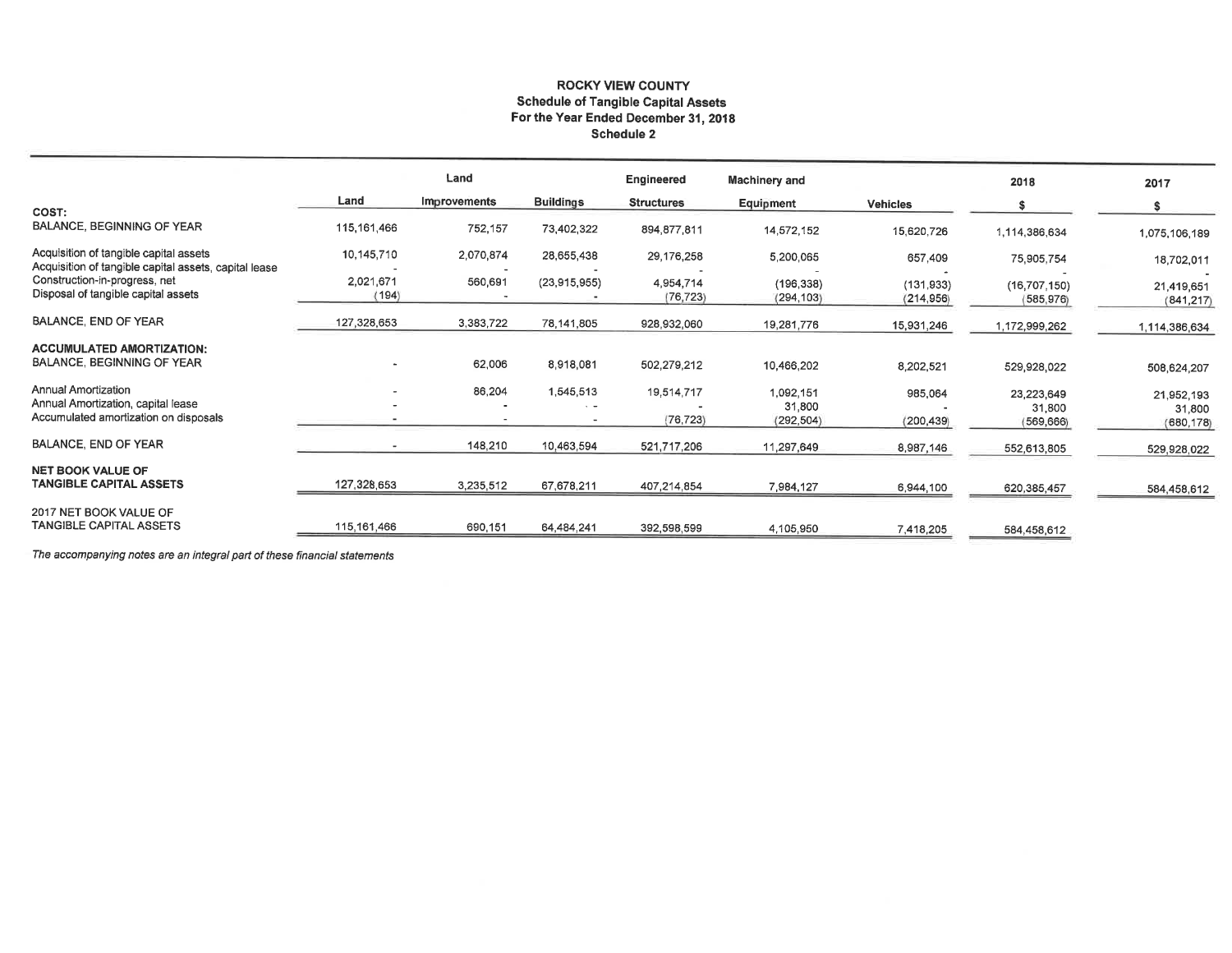# **ROCKY VIEW COUNTY Schedule of Property and Other Taxes** For the Year Ended December 31, 2018 Schedule 3

| <b>Budget</b> | 2018        | 2017        |
|---------------|-------------|-------------|
| S             | \$          | \$          |
| (Note 21)     |             |             |
|               |             |             |
| 103,407,852   | 103,515,702 | 98,174,857  |
| 13,899,214    | 13,913,709  | 13,367,220  |
| 213,834       | 214,058     | 208,098     |
| 433,800       | 433,239     | 429,286     |
| 117,954,700   | 118,076,708 | 112,179,461 |
|               |             |             |
| 43,730,100    | 43,982,839  | 41,261,416  |
| 3,717,200     | 3,737,034   | 3,455,408   |
| 663,400       | 663,342     | 624,282     |
| 62,800        | 62,798      |             |
| 48,173,500    | 48,446,013  | 45,341,106  |
|               |             |             |
| 69,781,200    | 69,630,695  | 66,838,355  |
|               |             |             |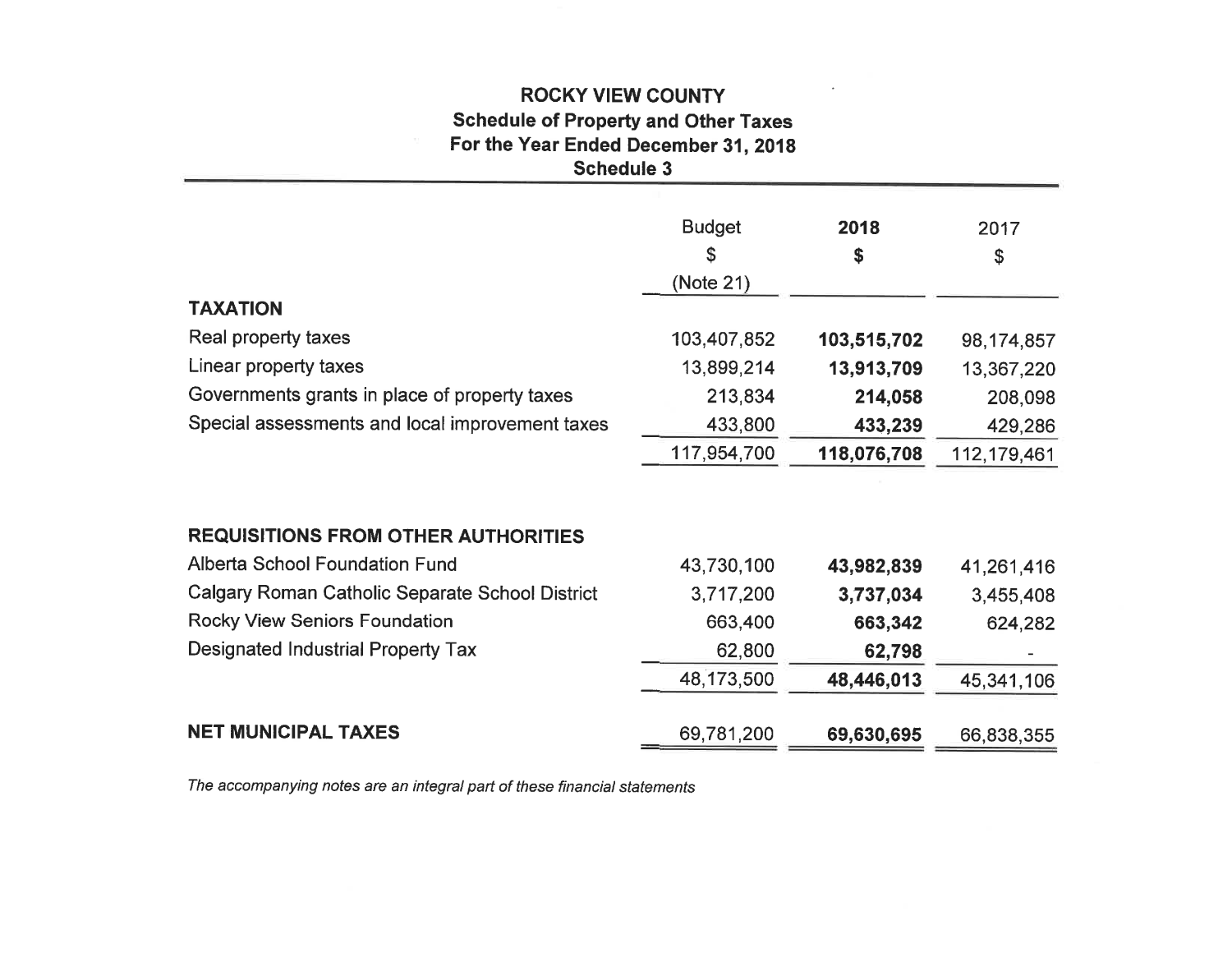# **ROCKY VIEW COUNTY Schedule of Government Transfers**

# For the Year Ended December 31, 2018

### **Schedule 4**

|                                                                 | <b>Budget</b><br>5<br>(Note 21) | 2018<br>S    | 2017<br>\$ |
|-----------------------------------------------------------------|---------------------------------|--------------|------------|
| <b>TRANSFERS FOR OPERATING:</b><br><b>Provincial Government</b> | 10,316,100                      | 2,988,886    | 4,324,555  |
| <b>Federal Government</b>                                       | 10,316,100                      | 2,988,886    | 4,324,555  |
| <b>TRANSFERS FOR CAPITAL:</b>                                   |                                 |              |            |
| <b>Provincial Government</b>                                    | 44,788,900                      | 23, 178, 475 | 20,530,335 |
| <b>Federal Government</b>                                       | 5,589,500                       |              |            |
|                                                                 | 50,378,400                      | 23, 178, 475 | 20,530,335 |
| <b>TOTAL GOVERNMENT TRANSFERS</b>                               | 60,694,500                      | 26, 167, 361 | 24,854,890 |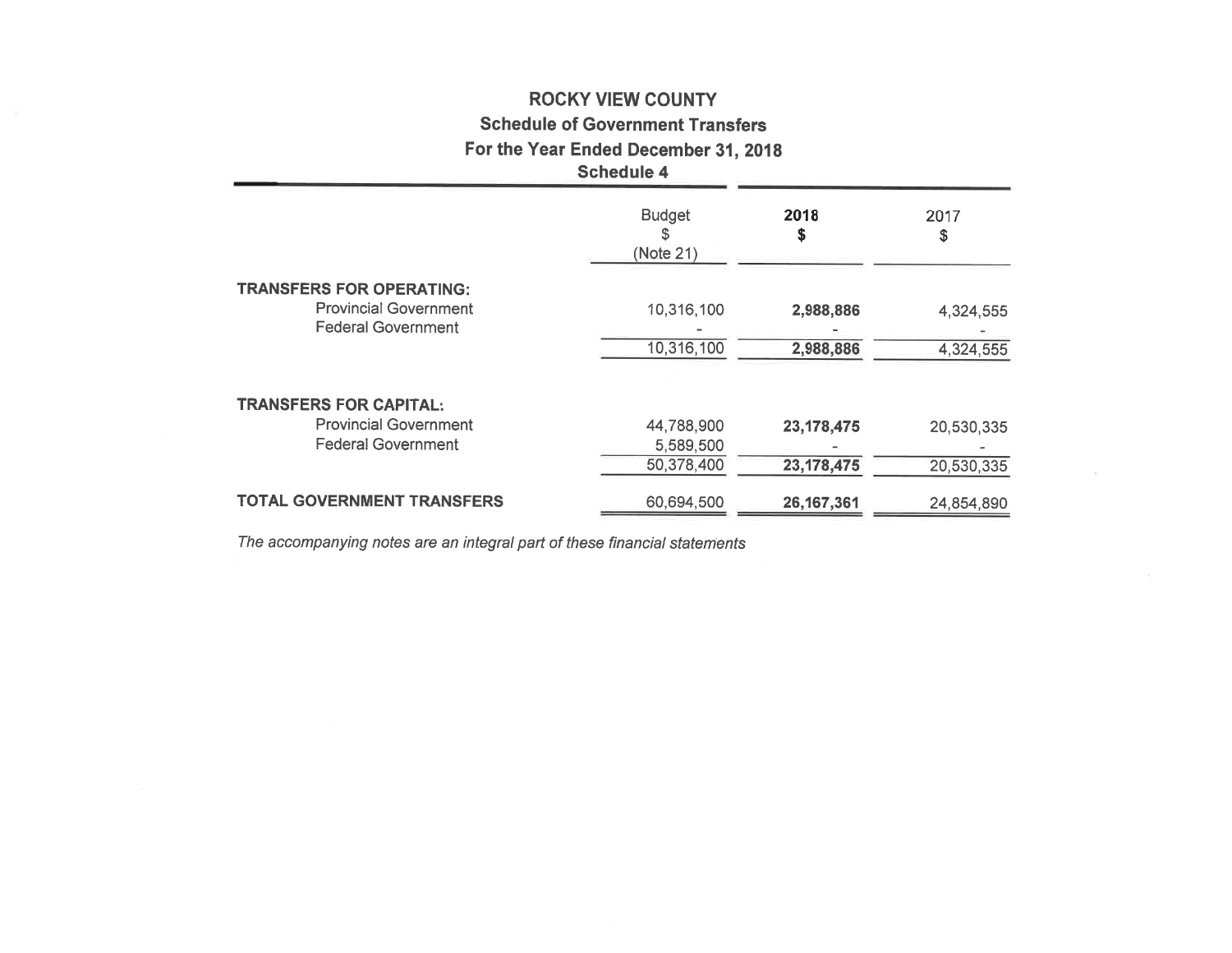# **ROCKY VIEW COUNTY Schedule of Expenses by Object** For the Year Ended December 31, 2018

# Schedule 5

|                                             | <b>Budget</b> | 2018        | 2017          |
|---------------------------------------------|---------------|-------------|---------------|
|                                             | \$            | S           | \$            |
| <b>EXPENSES BY OBJECT</b>                   | (Note 21)     |             |               |
| Salaries, wages and benefits                | 38,656,000    | 38,888,241  | 36,592,268    |
| Contracted and general services             | 36,260,400    | 24,776,306  | 38, 137, 884  |
| Materials, goods and supplies               | 8,149,500     | 7,053,824   | 6,680,308     |
| Interest on long-term debt                  | 1,731,400     | 1,802,838   | 1,596,885     |
| Interest on capital lease                   | 4,500         | 4,514       | 8,989         |
| Purchased from other Governments            | 800,200       | 660,350     | 673,187       |
| Grants to organizations                     | 5,866,600     | 2,593,833   | 3,473,508     |
| Grants to Municipal agencies                | 2,141,800     | 1,337,257   | 1,472,961     |
| Other                                       | 984,100       | 346,898     | 517,300       |
| Amortization of tangible capital assets     | 22,820,600    | 23,255,449  | 21,983,993    |
| Loss on disposal of tangible capital assets |               |             |               |
| <b>TOTAL EXPENSES</b>                       | 117,415,100   | 100,719,510 | 111, 137, 283 |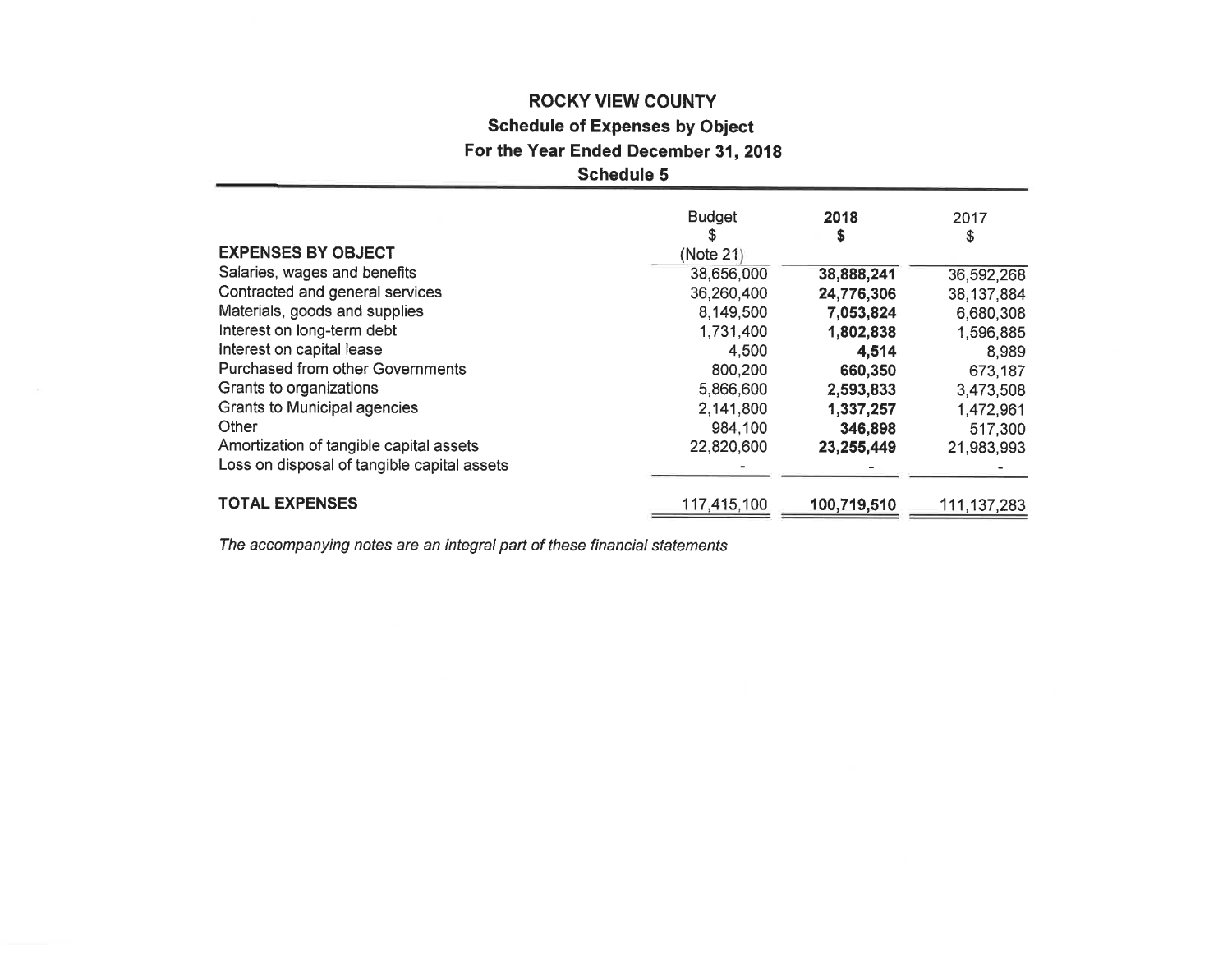### **ROCKY VIEW COUNTY Schedule of Segmented Disclosure** For the Year Ended December 31, 2018 Schedule 6

|                                                      | General           | <b>Emergency</b> | 180             | Planning &         | <b>Community</b> | <b>Total</b> |
|------------------------------------------------------|-------------------|------------------|-----------------|--------------------|------------------|--------------|
|                                                      | <b>Government</b> | <b>Services</b>  | <b>Services</b> | <b>Development</b> | <b>Services</b>  | \$           |
| <b>REVENUE</b>                                       |                   |                  |                 |                    |                  |              |
| Net municipal taxes                                  | 69,630,695        |                  |                 |                    |                  | 69,630,695   |
| Government transfers                                 | 10,459,565        | 288,635          | 14,112,085      | 473,381            | 833,694          | 26, 167, 360 |
| User fees and sales of goods                         | 249,709           | 563,807          | 6,803,319       | 1,132,689          | 4,590,434        | 13,339,958   |
| Investment income                                    | 2,035,340         |                  |                 |                    |                  | 2,035,340    |
| <b>Contributed assets</b>                            |                   |                  | 20,836,630      |                    |                  | 20,836,630   |
| Other revenues                                       | 1,381,855         | 1,260,238        | 9,480,023       | 3,483,511          | 3,651,365        | 19,256,992   |
|                                                      | 83,757,164        | 2,112,680        | 51,232,057      | 5,089,581          | 9,075,493        | 151,266,975  |
| <b>EXPENSES</b>                                      |                   |                  |                 |                    |                  |              |
| Salaries, wages and benefits                         | 9,450,871         | 11,096,933       | 12,415,651      | 5,472,750          | 452,036          | 38,888,241   |
| Contracted and general services                      | 4,184,683         | 642,573          | 17,928,238      | 1,425,242          | 595,570          | 24,776,306   |
| Materials, goods and supplies                        | 307,249           | 285,021          | 6,339,163       | 72,676             | 49,715           | 7,053,824    |
| Transfers to local boards                            | 1,256,950         | 79,000           |                 |                    | 2,595,140        | 3,931,090    |
| Long-term debt interest                              |                   | 46,847           | 1,755,991       |                    |                  | 1,802,838    |
| Capital lease interest                               |                   |                  | 4,514           |                    |                  | 4,514        |
| Other expenses                                       | 137,535           | 660,350          | 209,363         |                    |                  | 1,007,248    |
|                                                      | 15,337,288        | 12,810,724       | 38,652,920      | 6,970,668          | 3,692,461        | 77,464,061   |
| NET REVENUE, BEFORE AMORTIZATION                     | 68,419,876        | (10, 698, 044)   | 12,579,137      | (1,881,087)        | 5,383,032        | 73,802,914   |
| Amortization expenses                                | 1,116,773         | 912,354          | 21,223,164      | 3,158              |                  | 23,255,449   |
| <b>EXCESS (DEFFICIENCY) OF REVENUE OVER EXPENSES</b> | 67,303,103        | (11,610,398)     | (8,644,027)     | (1,884,245)        | 5,383,032        | 50,547,465   |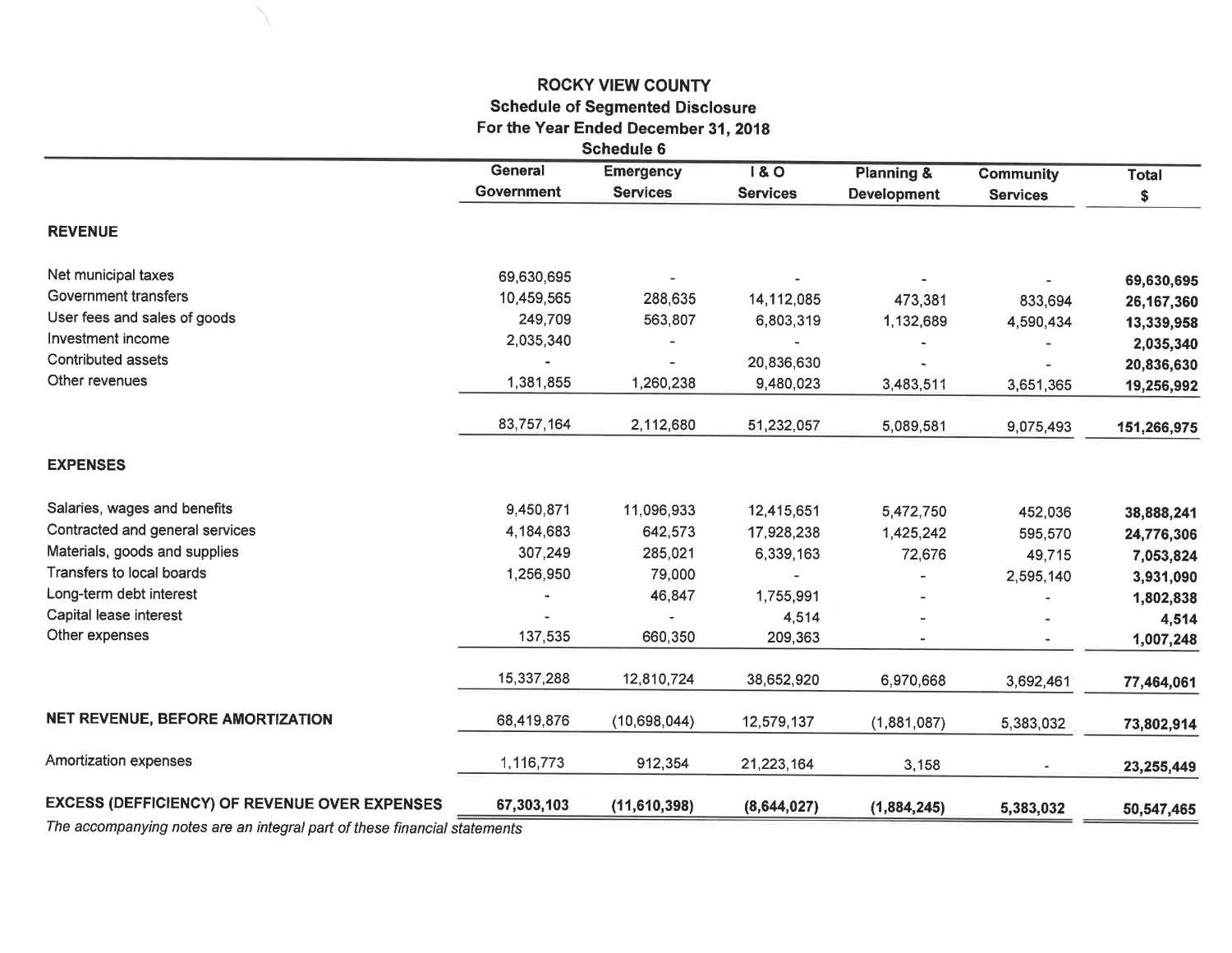### **NOTE 1: SIGNIFICANT ACCOUNTING POLICIES**

These financial statements of Rocky View County (the "County") are the representations of management prepared in accordance with generally accepted accounting principles for local governments established by the Public Sector Accounting Board (PSAB) of the Canadian Institute of Chartered Professional Accountants. Significant aspects of the accounting policies adopted by the County are outlined as follows:

#### **Reporting Entity**

The financial statements reflect the assets, liabilities, revenues and expenditures, changes in fund balances and change in financial position of Rocky View County.

The schedule of taxes levied also includes requisitions for education, health, social and other external organizations that are not part of Rocky View County.

The financial statements exclude trust assets that are administered for the benefit for external parties. Interdepartmental and organizational transactions and balances are eliminated.

#### **Basis of Accounting**

The financial statements are prepared using the accrual basis of accounting. The accrual basis of accounting records revenue as it is earned and measurable. Expenses are recognized as they are incurred and measurable based upon receipt of goods or services and/or the legal obligation to pay.

#### **Revenue Recognition**

Funds from external parties and earnings thereon that are restricted by agreement or legislation are accounted for as deferred revenue until used for the purpose specified.

Government transfers, contributions and other amounts are received from third parties pursuant to legislation, regulation or agreement and may only be used for certain programs, in the completion of specific work, or for the purchase of tangible capital assets. In addition, certain user charges and fees are collected for which the related services have yet to be performed. Revenue is recognized in the period when the related expenses are incurred, services performed or the tangible capital assets are acquired. Revenue on investments, fines and penalties are recognized when earned.

#### **Tax Revenue**

The County recognized taxes as assets and revenue when they meet the definition of an asset, are authorized by bylaw, and the taxable event has occurred. Tax Revenue is initially measured at administrations best estimate of the amount resulting from the original taxable event in accordance with legislation. The related tax receivable is initially recognized at its realizable value at the date of acquisition.

Requisitions operate as a flow through and are excluded from municipal revenue.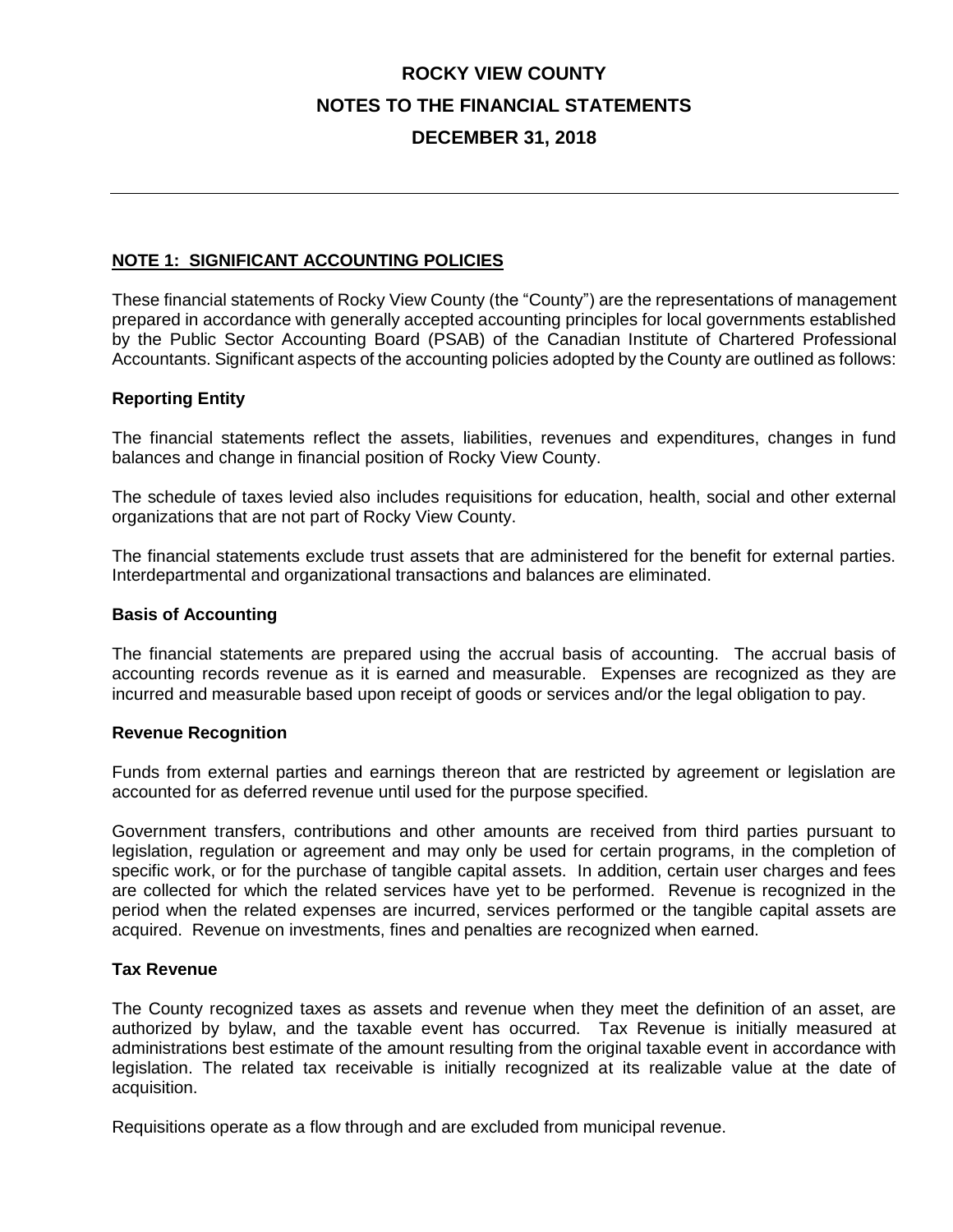#### **Government Transfers**

Government transfers are the transfer of assets from senior levels of government that are not the result of an exchange transaction, are not expected to be repaid in the future, or the result of a direct financial return.

Government transfers are recognized in the financial statements as revenue in the period in which events giving rise to the transfer occur, providing the transfers are authorized, any eligibility criteria have been met, and reasonable estimates of the amounts can be determined.

#### **Use of Estimates**

The preparation of financial statements in conformity with Canadian Generally Accepted Accounting Principles (GAAP) and in conjunction with the Public Services Accounting Board (PSAB) requires management to make estimates and assumptions that affect the reported amount of assets and liabilities and disclosure of contingent assets and liabilities at the date of the financial statements, and the reported amounts of revenue and expenditure during the period. Where measurement uncertainty exists, the financial statements have been prepared within reasonable limits of materiality. Actual results could differ from those estimates.

Accounts receivable are stated after evaluation as to their collectability. Amortization is based on the estimated useful lives of tangible assets. Reclamation, closure and post-closure liabilities are calculated based on management's best estimates of costs and timing.

#### **Investments**

Investments are recorded at amortized cost. Investment premiums and discounts are amortized on the net present value basis over the term of the respective investments. When there has been a loss in value that is other than a temporary decline, the respective investment is written down to recognize the loss.

#### **Debt Charges Recoverable**

Debt charges recoverable consist of amounts that are recoverable from municipal agencies or other local governments with respect to outstanding debentures or other long-term debt pursuant to annexation orders or joint capital undertakings. These recoveries are recorded at a value that equals the offsetting portion of the un-matured long-term debt.

#### **Local Improvement Charges**

Construction and borrowing costs associated with local improvement projects are recovered through annual special assessments during the period of related borrowings. These levies are collectable from property owners for work performed by Rocky View County.

#### **Inventories**

Inventories held for consumption are recorded at the lower of cost or net realizable value with the cost determined by the average cost method.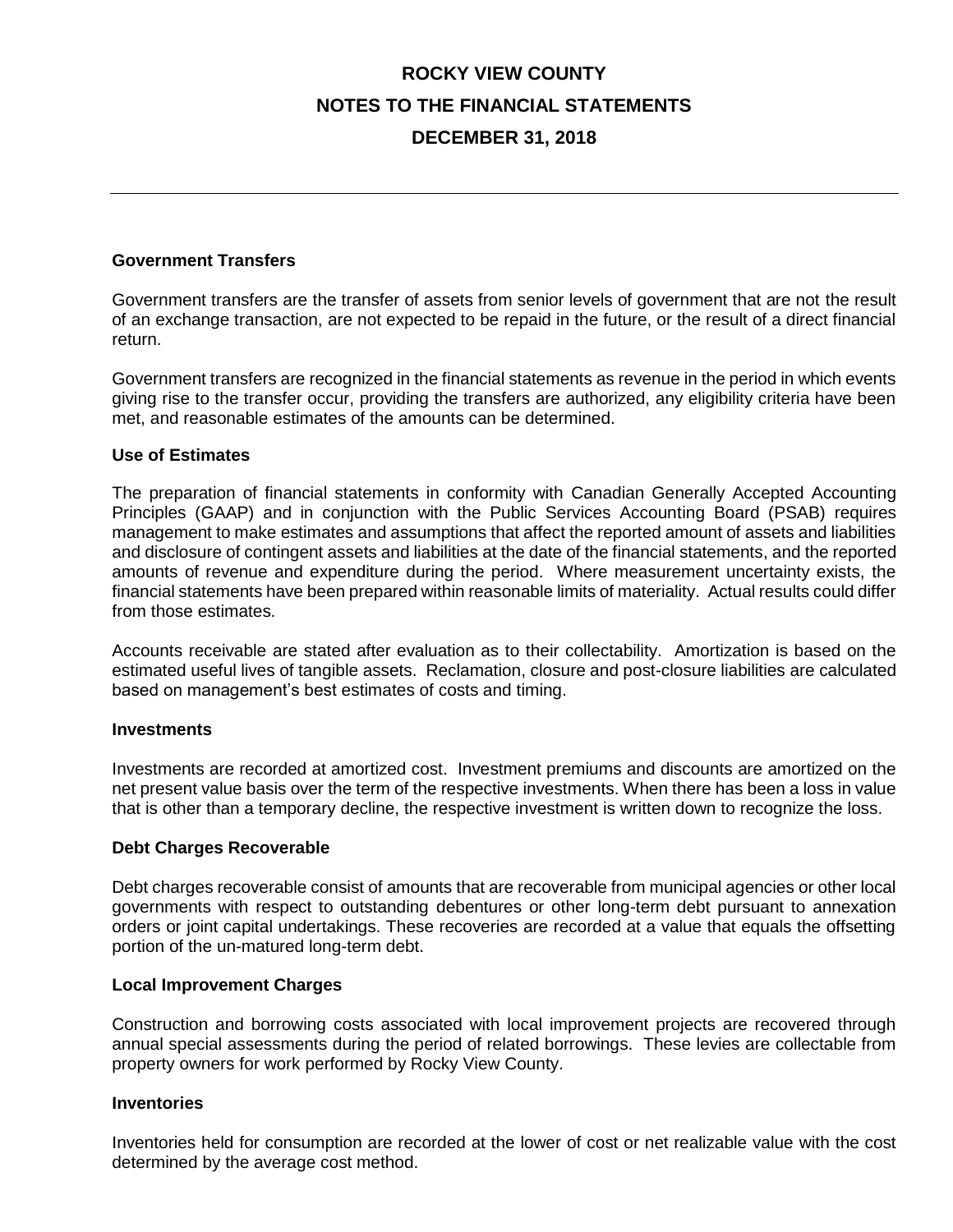### **Landfill Closure and Post-Closure Liability**

Pursuant to the Alberta Environment Protection and Enhancement Act, the County is required to fund the closure of its landfill sites and provide for post-closure care of the facility. Closure and post-closure activities include the final clay cover, landscaping, as well as surface and ground water monitoring, leachate control, and visual inspection. The requirement is being provided for over the estimated remaining life of the landfill sites based on usage.

#### **Liability for Contaminated Sites**

Contaminated sites are a result of contamination being introduced into air, soil, water or sediment of a chemical, organic or radioactive material or live organism that exceeds an environmental standard. The liability is recorded net of any expected recoveries. A liability for remediation of a contaminated site is recognized when a site is not in productive use and is management's estimate of the cost of post remediation including operation, maintenance and monitoring.

#### **Non-Financial Assets**

Non-financial assets are not available to discharge existing liabilities and are held for use in the provision of services. They have useful lives extending beyond the current year and are not intended for sale in the normal course of operations. The change in non-financial assets during the year, together with the excess of revenues over expenses, provides the Change in Net Financial Assets (Debt) for the year.

### **i) Tangible Capital Assets**

Tangible capital assets are recorded at cost which includes all amounts that are directly attributable to acquisition, construction, development or betterment of the asset. The cost, less residual value, of the tangible capital assets is amortized on a straight-line basis over the estimated useful life as follows:

| <b>YEARS</b> |  |
|--------------|--|
|              |  |
| $15 - 20$    |  |
| 10-50        |  |
|              |  |
| $30 - 75$    |  |
| $30 - 75$    |  |
| $5 - 25$     |  |
| $3 - 10$     |  |
| $8 - 20$     |  |
|              |  |

One-half of the annual amortization is charged in the year of acquisition and in the year of disposal. Assets under construction are not amortized until the asset is available for productive use.

### **ii) Contributions of Tangible Capital Assets**

Tangible capital assets received as contributions are recorded at fair value at the date of receipt and also are recorded as revenue.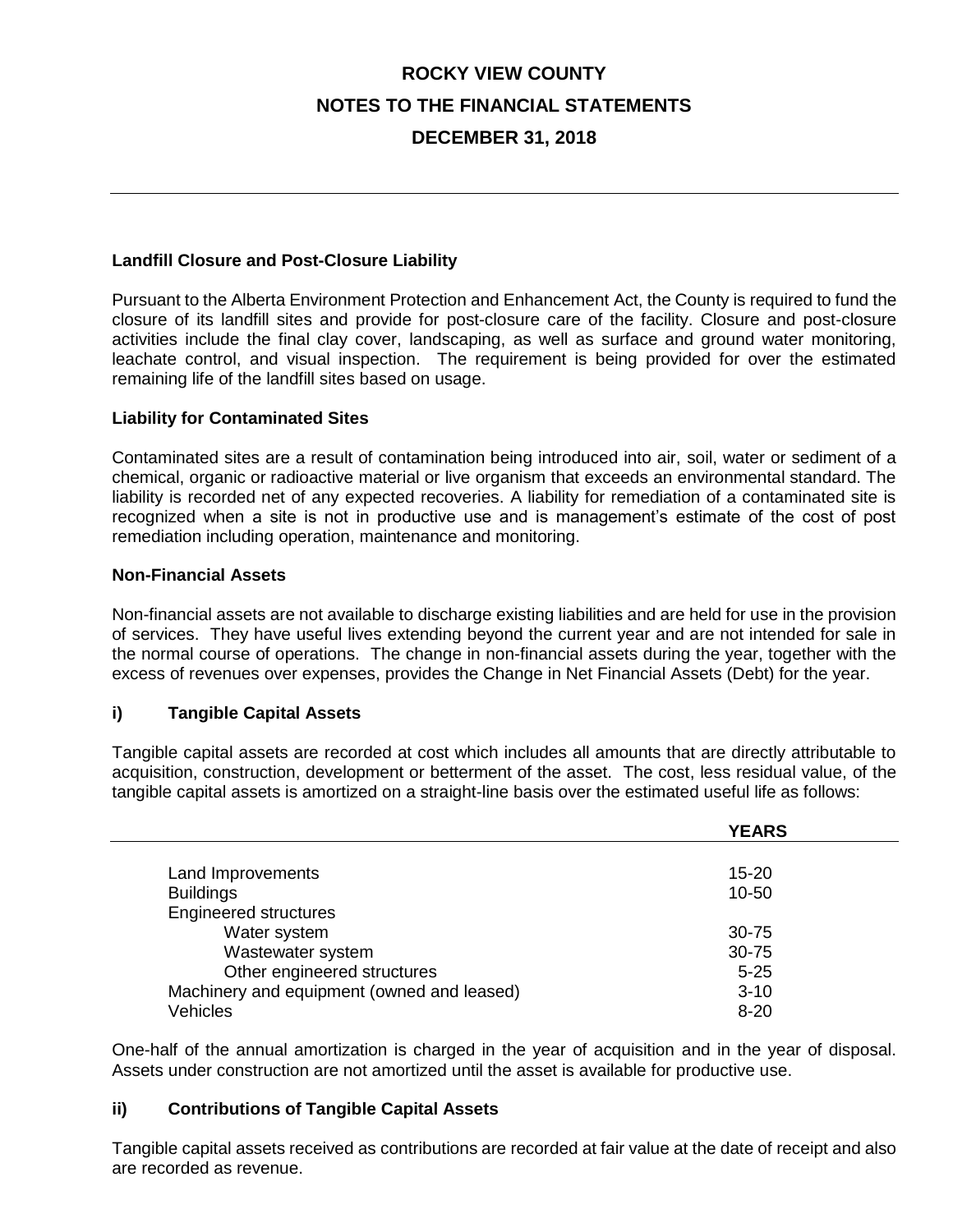### **iii) Resource Asset**

The water licenses are recorded at cost and have been assessed with an indefinite life. The assets will not be amortized and impairment will be reviewed when there are indicators of a decline in value.

#### **iv) Leases**

Leases are classified as capital or operating leases. A lease that transfers substantially all of the benefits and risks incidental to ownership of property are accounted for as capital leases. At the inception of a capital lease, an asset and payment obligation is recorded at an amount equal to the lesser of the present value of the minimum lease payments and the property's fair market value.

All other leases are accounted for as operating leases and the related lease payments are charged to expenses as incurred.

An arrangement contains a lease where the arrangement conveys a right to use the underlying tangible asset, and whereby its fulfilment is dependent on the use of the specific tangible asset. After the inception of the arrangement, a reassessment of whether the arrangement contains a lease is made only in the event that:

- There is a change in contractual terms;
- A renewal option is exercised or an extension is agreed upon by the parties to the arrangement;
- There is a change in the determination of whether the fulfilment of the arrangement is dependent on the use of the specific tangible asset; or
- There is a substantial physical change to the specified tangible asset.

#### **Requisition Over-levy and Under-levy**

Over-levies and under-levies arise from the difference between the actual property tax levy made to cover each requisition and the actual amount requisitioned.

If the actual levy exceeds the requisition, the over-levy is accrued as a liability and property tax revenue is reduced. Where the actual levy is less than the requisition amount, the under-levy is accrued as a receivable and as property tax revenue.

Requisition tax rates in the subsequent year are adjusted for any over-levies or under-levies of the prior year.

#### **Pensions**

The County participates in two multi-employer pension plans. The plan is accounted for as a defined contribution plan. Contributions for current services are recorded as expenditures in the year in which they become due.

#### **Funds Held in Trust**

The County held \$ 602,762 in a Cemetery Perpetual Care Trust Account as at December 31, 2018 (2017 - \$ 381,328).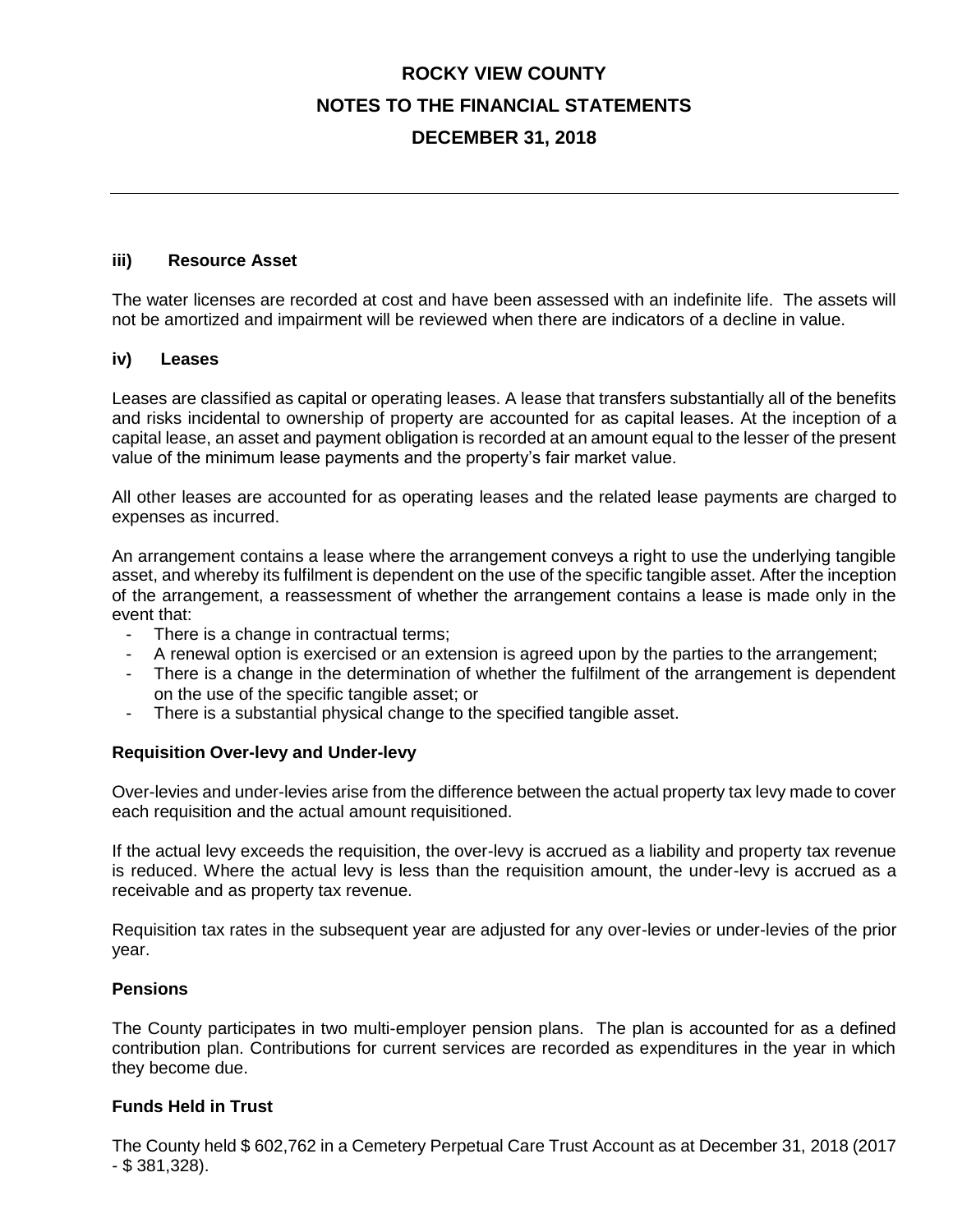#### **Segmented Disclosure**

The County conducts its business through a number of reportable segments. The operating segments are established by management and facilitate the achievement of long-term objectives and aid in resource allocation decision. For each reported segment, revenues and expenses represent both amounts that are directly attributable to the segment and amounts that are allocated on a reasonable basis. The accounting policies used in these segments are consistent with those followed in the preparation of the financial statements.

#### **NOTE 2: INVESTMENTS**

|             | 2018              | 2017       |
|-------------|-------------------|------------|
| Investments | 103,588,124<br>C. | 85,005,067 |

Investments have effective interest rates of 2.51% to 3.06% (2017  $-$  1.50% to 2.00%) and mature in less than one year.

Investments include funds that are designated for developer's refundable deposits, public reserve funds and grant funds for capital and operating expenditures.

### **NOTE 3: CASH / BANK INDEBTEDNESS**

|                                     | 2018                           | 2017                     |
|-------------------------------------|--------------------------------|--------------------------|
| Cash in bank<br>Outstanding cheques | \$<br>6,040,040<br>(2,376,437) | 4,391,536<br>(9,884,391) |
| Cash                                | 3,663,603                      | <u>(5,492,855)</u>       |

The County has a \$5,000,000 (2017 - \$5,000,000) unsecured operating line of credit with ATB Financial. This line of credit bears interest, when utilized, at 0.25% below the prime lending rate as established by ATB Financial. The outstanding balance at year end is \$ Nil (2017 - \$ Nil).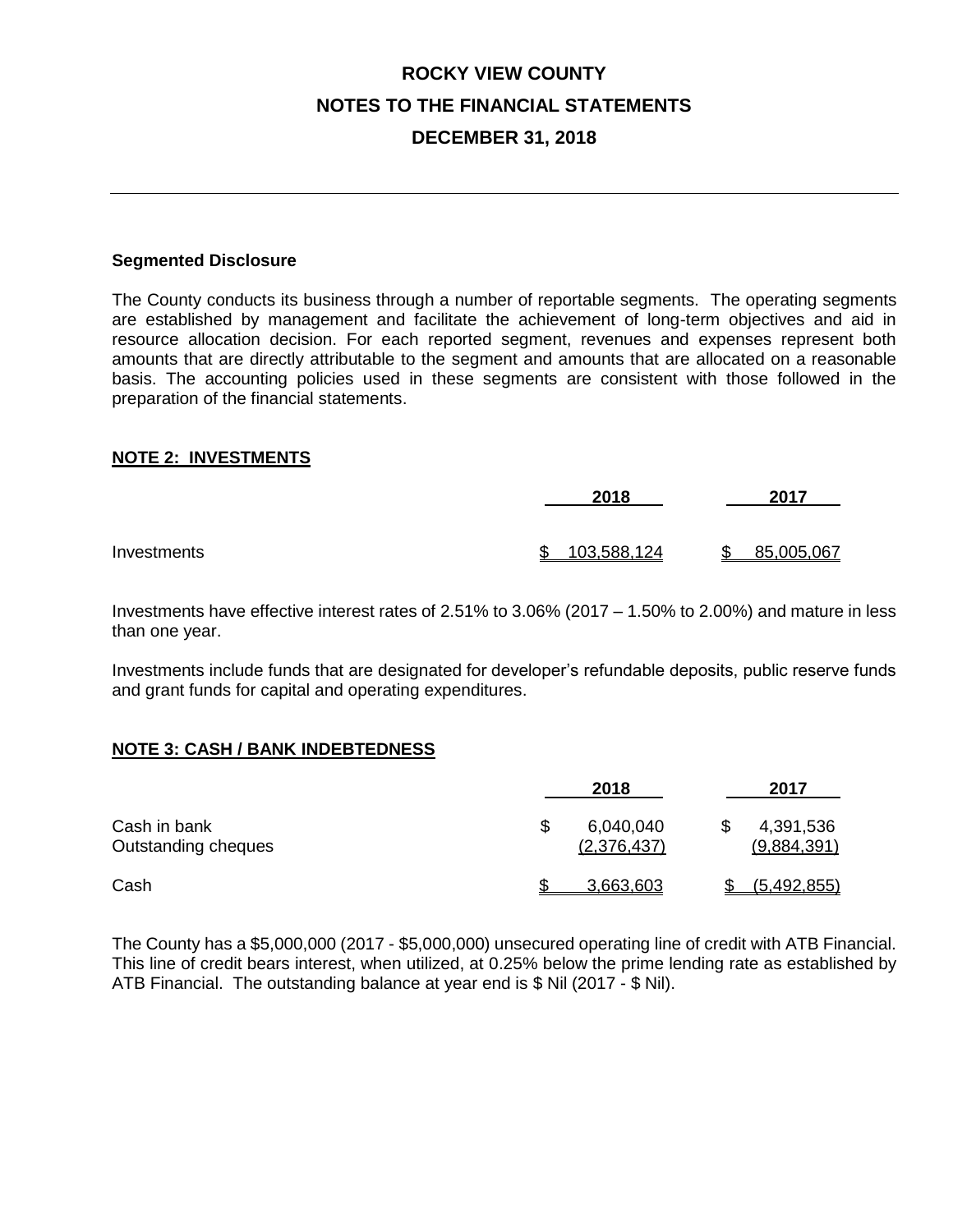### **NOTE 4: RECEIVABLES**

|                                                                                      | 2018                                    | 2017                                      |
|--------------------------------------------------------------------------------------|-----------------------------------------|-------------------------------------------|
| <b>Property Taxes</b><br>Current taxes and grants in place of taxes<br>Arrears taxes | \$<br>2,565,797<br>919,423<br>3,485,220 | \$<br>2,222,592<br>1,022,407<br>3,244,999 |
| Other<br><b>Trade Accounts</b><br><b>Fuel Tax Rebate</b>                             | \$<br>12,631,393<br>13,179              | \$<br>8,465,550<br>12,453                 |
| <b>GST</b><br>Total                                                                  | 406,113<br>13,050,685<br>16,535,905     | 685,205<br>9,163,208<br><u>12,408,207</u> |
| <b>NOTE 5: DEBT CHARGES RECOVERABLE</b>                                              |                                         |                                           |

# **2018 2017**  Current debt charges recoverable  $$56,888$   $$54,140$ Non-current debt charges recoverable<br>
589,864 646,752 \$ 646,752 \$ 700,892

The County has secured long-term financing on behalf of several community organizations for joint projects within the County. This debt is recoverable from the organizations at interest rates from 4.758% to 5.250%. The debts mature and will be fully recovered starting in the year 2023 and ending in 2032.

|            | <b>Principal</b> | <b>Interest</b> | <b>Total</b>   |
|------------|------------------|-----------------|----------------|
| 2019       | 56,888           | \$31,498        | 88,386<br>\$   |
| 2020       | 59,777           | 28,610          | 88,387         |
| 2021       | 62,812           | 25,574          | 88,386         |
| 2022       | 66,001           | 22,385          | 88,386         |
| 2023       | 69,353           | 19,033          | 88,386         |
| Thereafter | 331,921          | 78,069          | 409,990        |
|            | 646,752          | \$205,169       | <u>851,921</u> |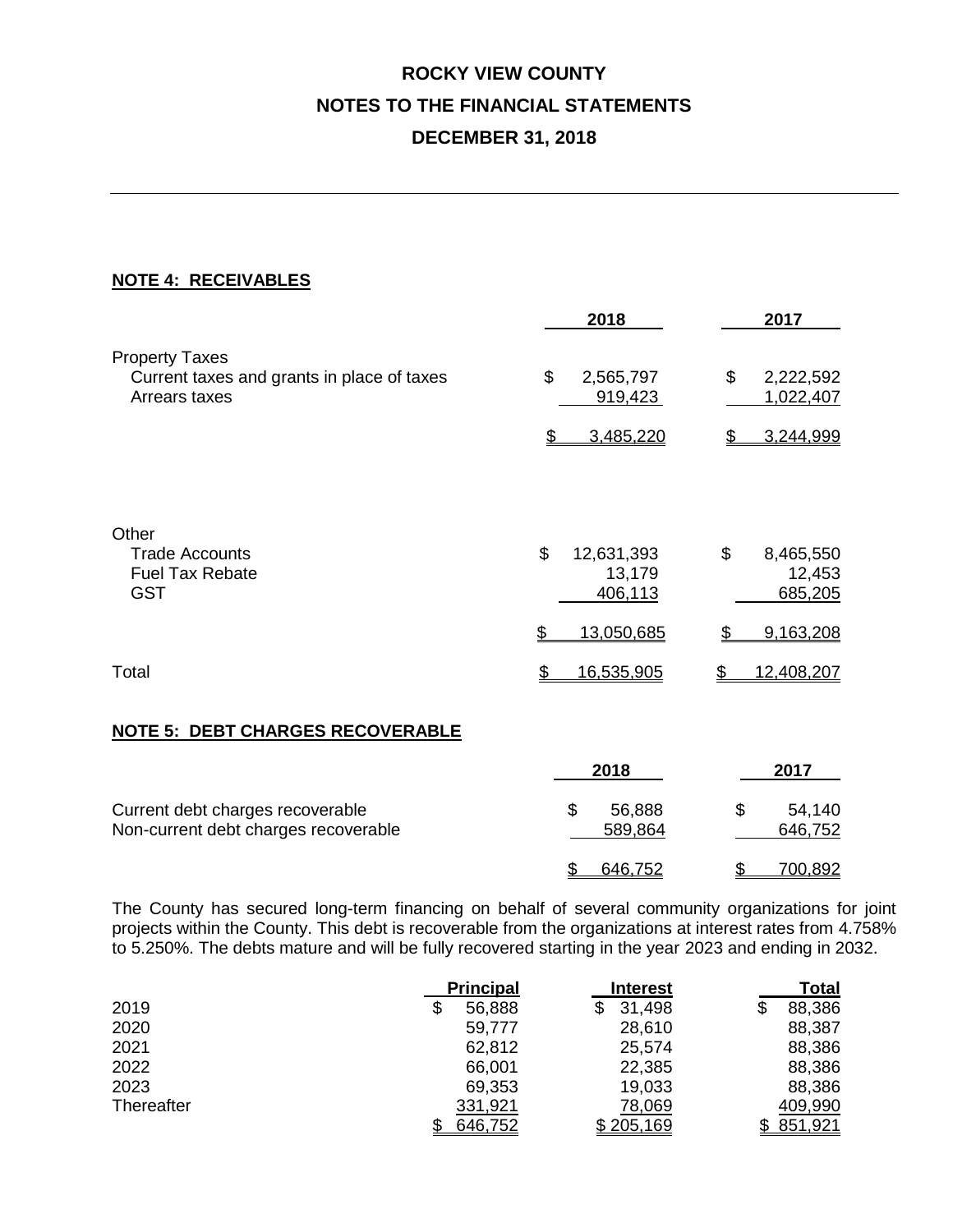#### **NOTE 6: DEFERRED REVENUE**

|                         | 2018          | 2017              |
|-------------------------|---------------|-------------------|
| Prepaid property tax    | 230,063<br>\$ | 123,103           |
| Deferred grant revenue  | 26,532,329    | 12,961,667        |
| Developer contributions | 80,825        | 80,825            |
| Other deferred revenue  | 2,243,945     | 2,503,458         |
|                         | 29,087,162    | <u>15,669,053</u> |

### **NOTE 7: EMPLOYEE BENEFIT OBLIGATIONS**

|          | 2018                  | 2017        |
|----------|-----------------------|-------------|
| Vacation | 1.157.476<br><b>Q</b> | \$1,076,909 |

The vacation liability is comprised of the vacation that employees are deferring to future years. Employees have either earned the benefit (and are vested) or are entitled to these benefits within the next budgetary year.

## **NOTE 8: LONG-TERM DEBT 2018 2017**  Operating debt, maturing between 2023 and 2032, bearing interest at rates between 4.758% and 5.250% **\$** 646,752 \$ 700,892 Capital debt, maturing between 2019 and 2046, bearing variable and fixed interest rates at  $52,693,290$  53,980,155 between 1.637% and 3.973% **\$** 53,340,042 \$ 54,681,047 Funding for future payments from: General Tax 6 176,186 \$ 206,330 Emergency Services Tax 1,232,442 1,843,579 Local Improvement Tax 6,768,617 5,768,617 5,938,399 Special Levy 46,079,448 46,079,448 User Fees 2012 2020 2021 2022 2030 2040 2050 2060 2071 2080 2091 2092 2092 2093 2094 2095 2096 2097 2098 2097 20 \$ 53,340,042 \$ 54,681,047

Debenture debt is issued on the credit and security of the County at large.

Principal and interest repayments are as follows, assuming debt will be renewed at similar terms as it comes due: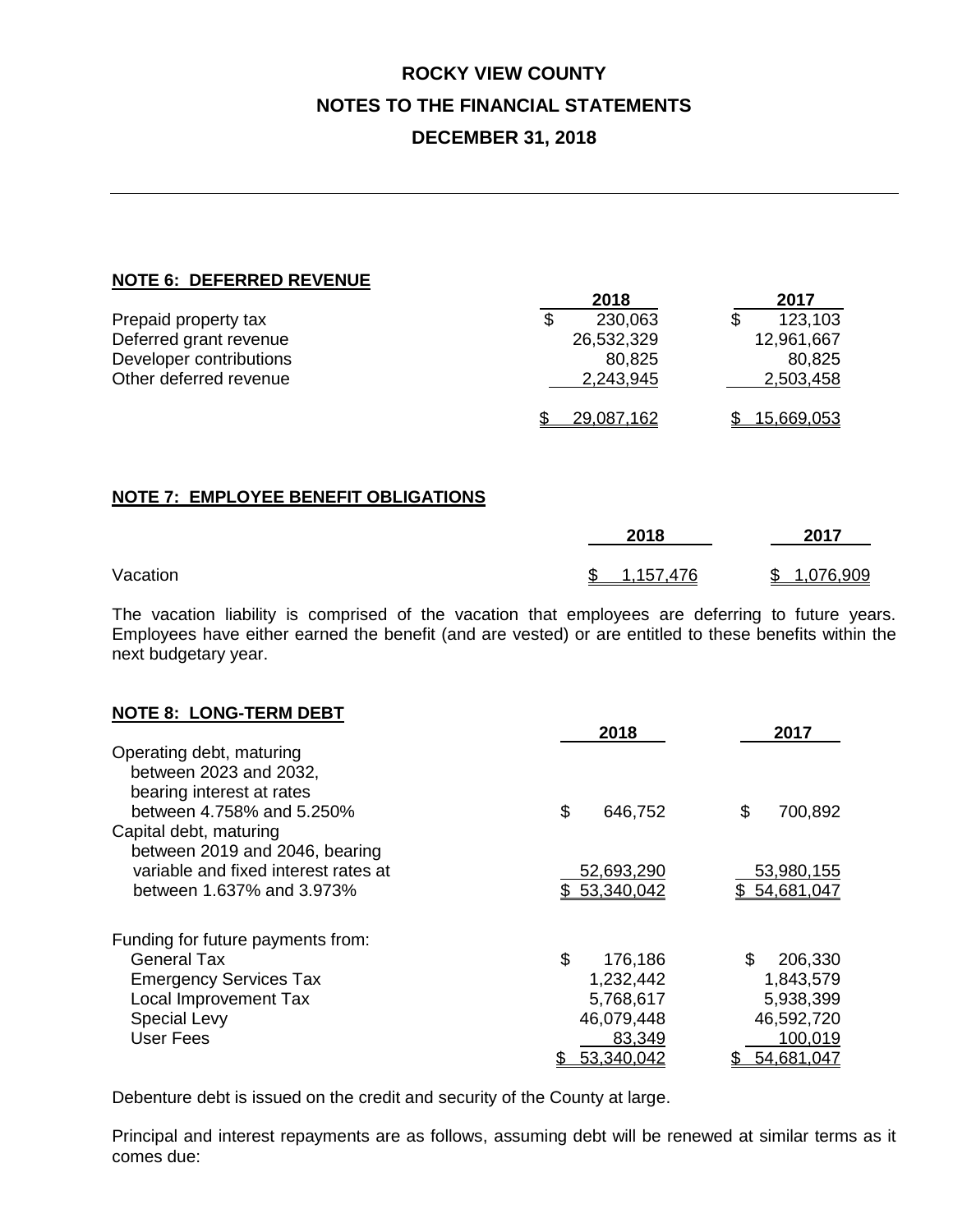# **ROCKY VIEW COUNTY NOTES TO THE FINANCIAL STATEMENTS**

## **DECEMBER 31, 2018**

|           | Capital      | <b>Interest</b> | <b>Operating</b> | <b>Interest</b> | Total               |
|-----------|--------------|-----------------|------------------|-----------------|---------------------|
| 2019      | 4,132,049 \$ | 1,900,133       | 56,888<br>S      | \$31,498        | 6,120,568           |
| 2020      | 3,667,377    | 1,759,687       | 59,777           | 28,610          | 5,515,451           |
| 2021      | 3,678,194    | 1,624,713       | 62,812           | 25,574          | 5,391,293           |
| 2022      | 3,689,393    | 1,489,358       | 66,001           | 22,385          | 5,267,137           |
| 2023      | 3,700,988    | 1,353,606       | 69,353           | 19,033          | 5,142,980           |
| Remainder | 33,825,289   | 9,007,401       | 331,921          | 78,069          | 43,242,680          |
| Total     | \$52.693.290 | \$17.134.898    | \$646.752        | \$205.169       | <u>\$70.680.109</u> |

Of the \$ 646,752 in principal payments to be made in future years on operating debt, all will be paid from tax levies and local improvement tax.

Of the \$ 52,693,290 in principal payments to be made in future years on capital debt, all will be paid from user fees, special levies, local improvement tax and tax levies.

Interest expense on long-term debt amounted to \$ 1,802,838 (2017 - \$ 1,596,885). The County's total cash payments for interest were \$ 1,818,216 (2017 - \$ 1,611,016).

### **NOTE 9: CAPITAL LEASE OBLIGATIONS**

|                                                   | 2018     | 2017      |
|---------------------------------------------------|----------|-----------|
| Obligation under capital lease payable in monthly |          |           |
| Instalments of \$7,362 including interest at      | \$36,308 | \$120,133 |
| 5.499%, due at every month end.                   |          |           |

Future minimum lease payments related to obligations under capital lease are as follows:

|                        | 2019 | \$36,808 |
|------------------------|------|----------|
| Less: imputed interest |      | (500)    |
|                        |      | \$36,308 |

Capital lease obligations are secured by related property, plant and equipment having a net book value of \$ 206,700 in 2018 (\$ 238,500 in 2017).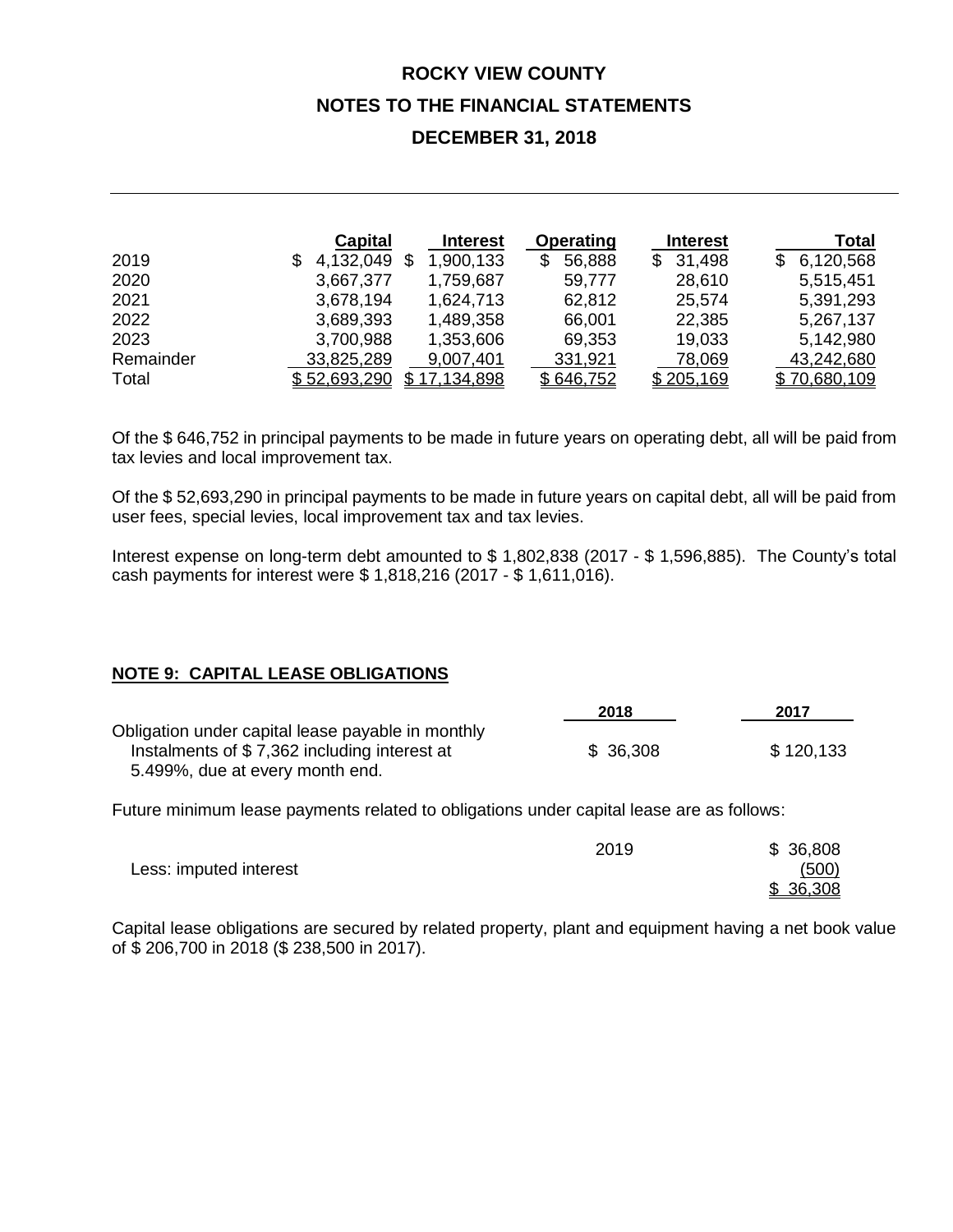#### **NOTE 10: PENSION PLANS**

#### **Local Authorities Pension Plan (LAPP)**

Employees of the County participate in the Local Authorities Pension Plan ("LAPP" or the "Plan"), which is covered by the Public Sector Pension Plans Act. This plan is financed by employer and employee contributions and by investment earnings of the LAPP Fund. Contributions for current service are recorded as expenditures in the year in which they become due.

Rocky View County is required to make current service contributions to the Plan of 9.39% of pensionable earnings up to the year's maximum pensionable earnings under the Canada Pension Plan (CPP), and 13.84% of pensionable earnings above this amount. Employees of the County are required to make current service contributions of 8.39% of pensionable earnings up to the year's maximum pensionable earnings and 12.84% on pensionable earnings above this amount.

Total employer contributions by Rocky View County to the LAPP in 2018 were \$ 2,495,058 (2017 - \$ 2,602,778). Total contributions by the employees of Rocky View County to the LAPP in 2018 were \$ 2,245,440 (2017 - \$ 2,418,237).

At December 31, 2017, the date of the most recent actuarial valuation, the Plan disclosed an actuarial surplus of \$ 4,835,515 million (2016 - \$ 637,357 million deficiency).

### **APEX Supplementary Pension Plan**

The APEX Supplementary Pension Plan, an Alberta Urban Municipality Association (AUMA) sponsored defined benefit pension plan covered under the provisions of the Alberta Employment Pensions Plans Act, commenced in 2008 and provides supplementary pension plan benefits. The plan supplements the Local Authorities Pension Plan.

The Chief Administrative Officer and Executive Directors of the County can participate in the APEX Supplementary Pension Plan. APEX is financed by Employer and Employee contributions and investment earnings of the APEX fund. Contributions for current service are recorded as expenditures in the year in which they become due.

Rocky View County makes current service contributions to the plan of 3.78% of pensionable earnings up to the APEX maximum earnings of \$145,722. Eligible employees of the County can make current service contributions of 2.84% of earnings up to the APEX maximum earnings of \$147,722. Total employer contributions by Rocky View County to APEX in 2018 amounted to \$ 20,717 (2017 - \$22,033). Total contributions by employees of the County to APEX amounted to \$ 15,565 for the 2018 year (2017 - \$ 16,554).

The cost of post-retirement benefits earned by employees is actuarially determined using the projected benefit method prorated on service and administration's best estimate of salary and benefit escalation and retirement ages of employees. The costs of post-retirement benefits are fully funded.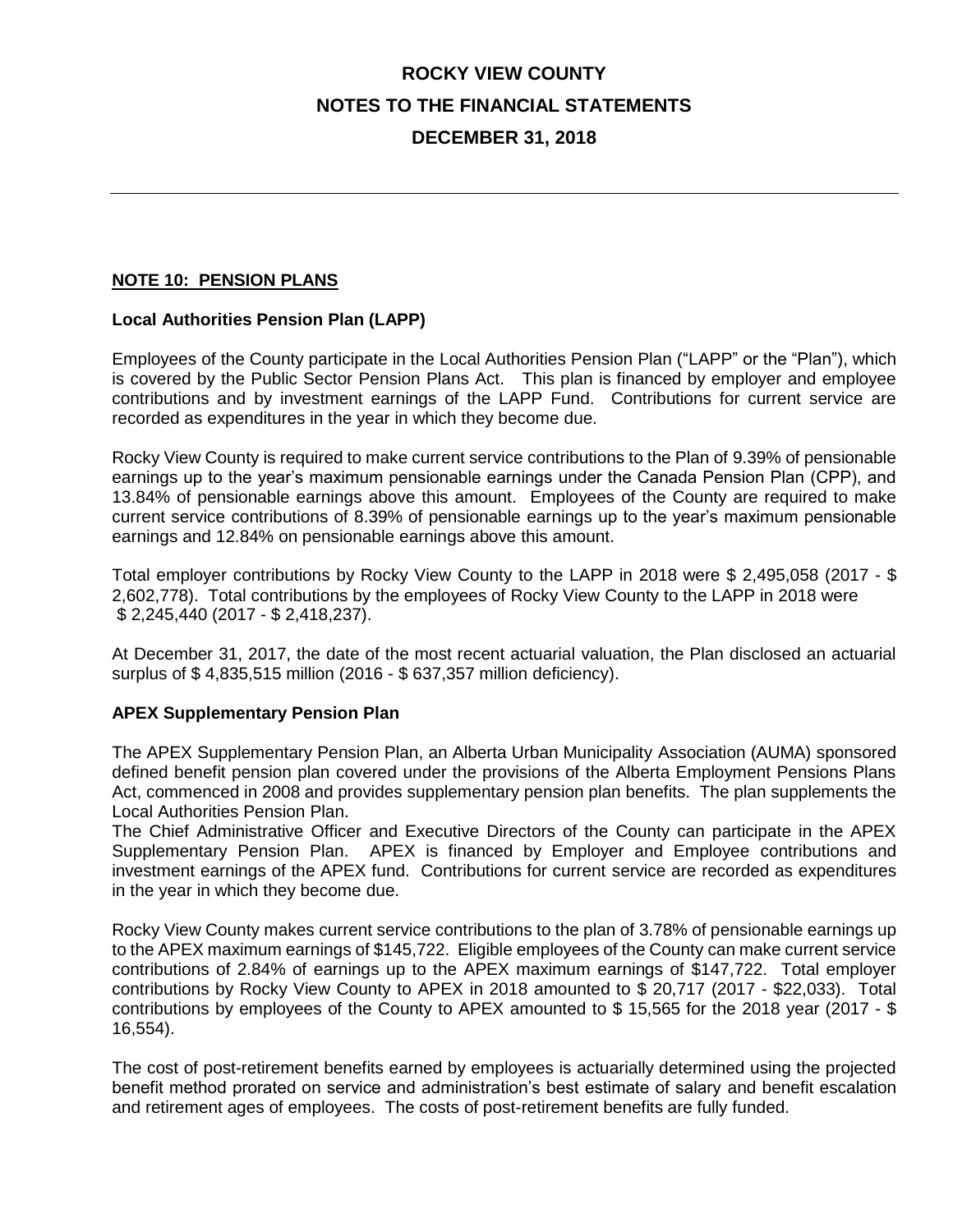#### **NOTE 11: COMMITMENTS & CONTINGENCIES**

No provision has been made on the statement of financial position for the various lawsuits and legal claims filed against the County as the extent of the lawsuits and legal claims are not determinable at December 31, 2018. The amount of any future settlement would be accounted for in the year the losses are determined.

The County has entered into equipment leases. The commitments for the next 5 years are as follows:

|      | Operating     |
|------|---------------|
| 2019 | \$623,831     |
| 2020 | \$596,029     |
| 2021 | \$594,268     |
| 2022 | \$316,094     |
| 2023 | 30,359<br>\$. |

The County has entered into an agreement to perform Flood Mitigation work in the Bragg Creek area with an estimated amount payable of \$ 560,784.

### **NOTE 12: RECIPROCAL INSURANCE EXCHANGE MEMBERSHIPS**

The County was a member of the Genesis Reciprocal Insurance Exchange and the Jubilee Reciprocal Insurance Exchange as at December 31, 2018. Under the terms of the membership, the County could become liable for its proportionate share of any claim losses in excess of the funds held by the exchange. Any liability incurred would be accounted for as a current transaction in the year the losses are determined.

#### **NOTE 13: DEBT LIMITS**

Section 276(2) of the Municipal Government Act and related provincial regulations require that the debt and debt limits, as defined by Alberta Regulation 255/00, for the County, be disclosed as follows:

|                                       | 2018             | 2017          |
|---------------------------------------|------------------|---------------|
| Total debt limit                      | 160,877,804<br>S | \$144,605,717 |
| Total long term debt                  | (53, 376, 350)   | (54,801,180)  |
| Total amount of debt limit unused     | 107,501,454      | 89,804,537    |
| <b>Debt Servicing Limit</b>           | 26,812,967       | 24,100,953    |
| Debt Servicing                        | (6, 157, 376)    | (5,456,897)   |
| Amount of Debt Servicing Limit unused | 20,655,591       | 18,644,056    |

The debt limit is calculated at 1.5 times revenue of the County (as defined in Alberta Regulation 255/00) and the debt service limit is calculated at 0.25 times such revenue. Incurring debt beyond these limitations requires approval by the Minister of Municipal Affairs. These thresholds are guidelines used by Alberta Municipal Affairs to identify municipalities that could be at financial risk if further debt is acquired. The calculation taken alone does not represent the financial stability of the County; rather, the financial statements must be interpreted as a whole.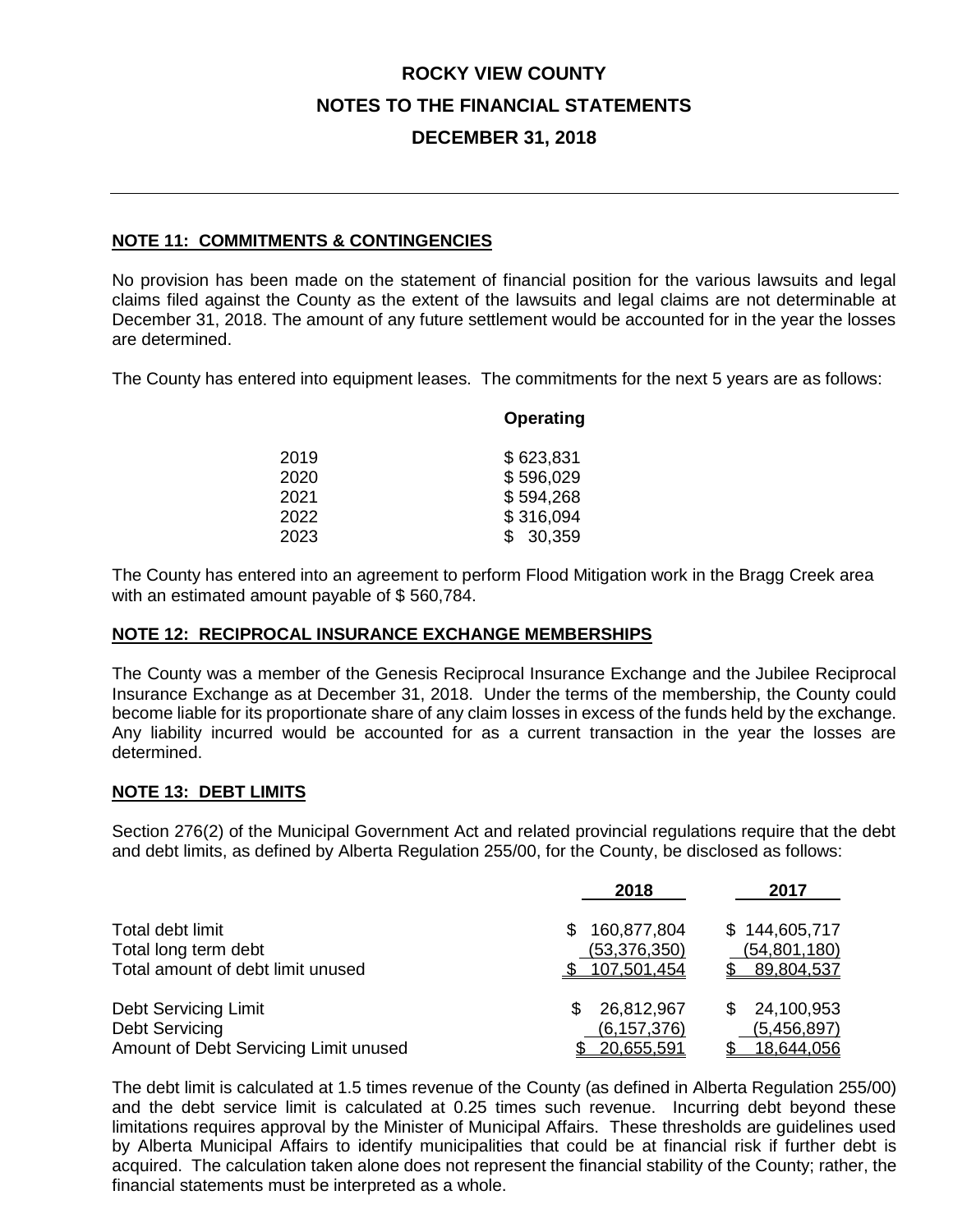#### **NOTE 14: ACCUMULATED SURPLUS**

|                                             | 2018                                  | 2017                                              |
|---------------------------------------------|---------------------------------------|---------------------------------------------------|
| Unrestricted surplus<br>Capital deficit     | \$6,950,341<br>(6,015,346)<br>934,995 | \$<br>7,211,227<br>(5,898,415)<br>1,312,812<br>\$ |
| <b>Restricted surplus</b>                   |                                       |                                                   |
| Reserve funds                               |                                       |                                                   |
| <b>General Operating</b>                    | \$<br>2,749,766                       | \$<br>3,802,759                                   |
| Roads                                       | 2,718,027                             | 1,942,661                                         |
| <b>Offsite Levies</b>                       | 26,156,669                            | 19,767,086                                        |
| <b>Tax Stabilization</b>                    | 22,378,648                            | 19,791,292                                        |
| Utility                                     | 864,002                               | 703,693                                           |
| Public                                      | 16,136,680                            | 12,206,560                                        |
| Equipment                                   | 4,450,677                             | 3,650,519                                         |
| <b>Voluntary Recreation</b>                 | 836,737                               | 798,889                                           |
| Equity in water license                     | 16,375,000                            | 16,375,000                                        |
| Equity in tangible capital assets (Note 19) | 567,655,859                           | 530,358,324                                       |
|                                             | 661,257,060                           | 610,709,595<br>\$                                 |

#### **NOTE 15: FINANCIAL INSTRUMENTS**

The County's financial instruments consist of cash and temporary investments, accounts receivable, investments, debt charges recoverable, bank indebtedness, accounts payable and accrued liabilities, employee benefit obligations, deposit liabilities, long-term debt, and capital lease obligations. It is managements' opinion that the County is not exposed to significant interest or currency risks arising from these financial instruments.

The County is subject to credit risk with respect to taxes and grants in place of taxes, accounts receivable and debt charges recoverable. Credit risk arises from the possibility that taxpayers and entities to which the County provides services may experience financial difficulty and be unable to fulfil their obligations. The large number and diversity of taxpayers and customers minimizes the credit risk.

Unless otherwise noted, the carrying value of the financial instrument approximates fair value.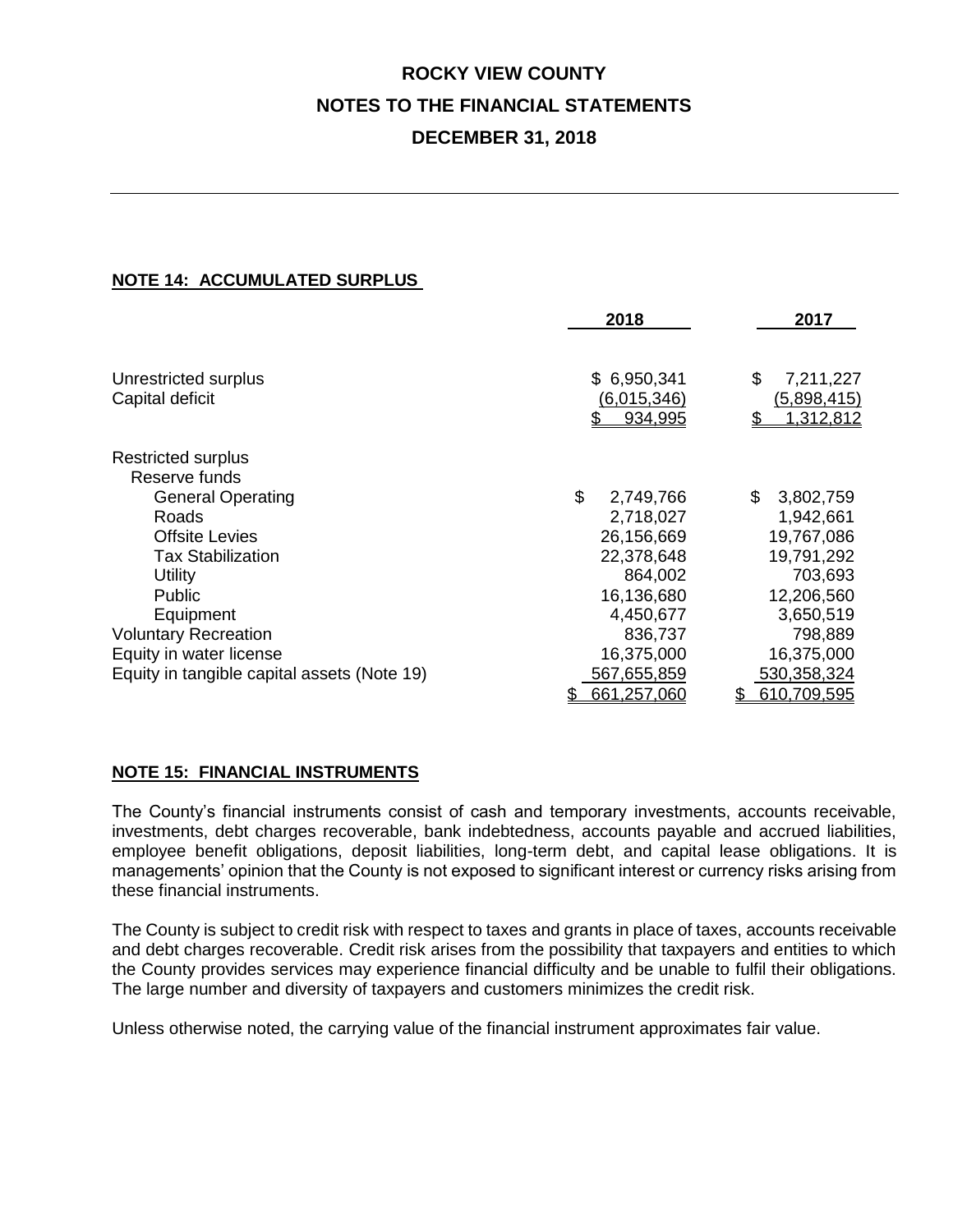## **NOTE 16: SALARY AND BENEFIT DISCLOSURE**

Salaries and benefits for elected Municipal Officials, the County Manager and the Designated Officers as required by Alberta Regulation 313/2000, is disclosed as follows:

|                            | No. of         |               | <b>Benefits &amp;</b> | <b>Total</b> | No. of         | <b>Total</b> |
|----------------------------|----------------|---------------|-----------------------|--------------|----------------|--------------|
|                            | <b>Persons</b> | <b>Salary</b> | <b>Allowances</b>     | 2018         | <b>Persons</b> | 2017<br>5    |
| Councillors:               |                |               |                       |              |                |              |
| Division 1                 |                | 45,603        | 32,987                | 78,590       | 2              | 79,879       |
| Division 2                 |                | 45,603        | 32,987                | 78,590       | 2              | 77,140       |
| Division 3                 |                | 48,603        | 33,843                | 82,446       | 2              | 75,922       |
| Division 4                 |                | 46,251        | 33,035                | 79,286       | 2              | 76,893       |
| Division 5                 |                | 48,203        | 34,870                | 83,073       | 2              | 79,699       |
| Division 6                 |                | 61,602        | 41,667                | 103,269      |                | 101,694      |
| Division 7                 |                | 45,603        | 33,037                | 78,640       | 2              | 76,383       |
| Division 8                 |                | 45,703        | 33,039                | 78,742       | 2              | 77,756       |
| Division 9                 |                | 45,603        | 32,987                | 78,590       | 2              | 80,154       |
| <b>County Manager</b>      | 3              | 374,120       | 23,849                | 397,969      |                | 285,205      |
| <b>Designated Officers</b> | 2              | 237,545       | 31,492                | 269,037      | 2              | 259,117      |

(1) Salary includes regular base pay, bonuses, overtime, lump sum payments, gross honoraria and any other direct cash remuneration.

- (2) Elected Officials: Benefits & Allowances include the County's contribution and payments for Canada Pension Plan (CPP), Workers Compensation Board (WCB), dental coverage, vision coverage, group life insurance, accidental disability and dismemberment insurance, travel allowance and general expense allowance.
- (3) County Manager/Designated Officers: Benefits & Allowances include the County's contribution and payments for Canada Pension Plan (CPP), Workers Compensation Board (WCB), employment insurance, extended health care, dental coverage, vision coverage, group life insurance, accidental disability and dismemberment insurance, local authorities pension plan (LAPP), and APEX Supplementary Pension Plan.
- (4) During the 2018 financial year there were 2 people holding this position due to staff turnover. The third person was an interim Chief Administrative Officer.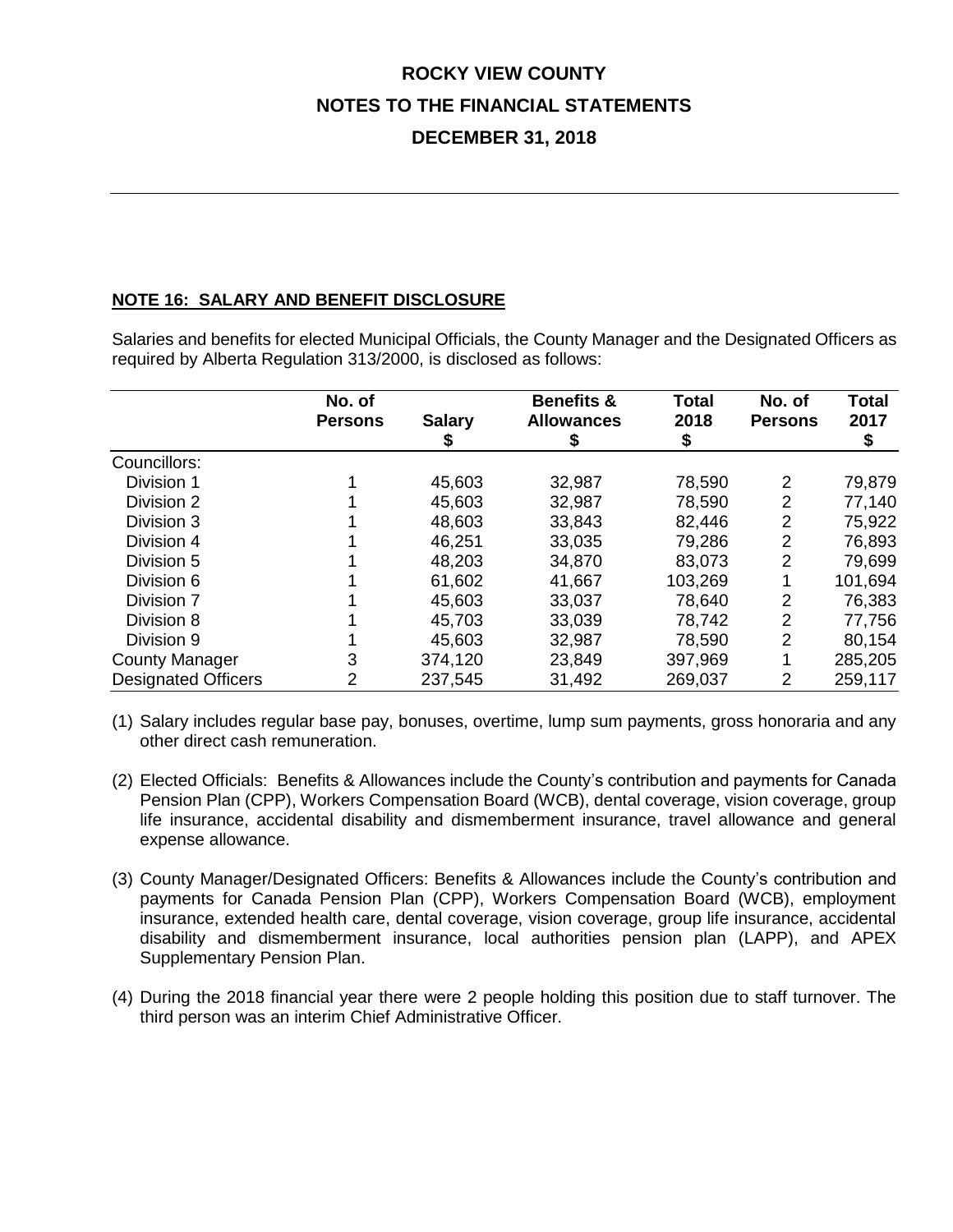### **NOTE 17: LANDFILL CLOSURE AND POST-CLOSURE LIABILITY**

Pursuant to the Alberta Environment Protection and Enhancement Act, the County is required to fund the closure of its landfill sites and provide for post-closure care of the facility. Closure and post-closure activities include the final clay cover, landscaping, pumping of ground water and leachates from the site, and ongoing environmental monitoring, site inspection and maintenance.

The County is responsible for landfill sites which have been capped and closed with no further useful life and capacity. No performance bonds have been paid on the sites and no assets have been specifically allocated to these sites.

The estimated total liability is based on the sum of discounted future cash flows of post closure activities for the remainder of the terms (between 16 years and 19 years) using a discount rate of 3.76 %.

The total estimated liability is \$ 483,876, of which \$ 483,876 has been accrued as a liability.

|                                  | 2018    | 2017    |
|----------------------------------|---------|---------|
| Estimated post-closure costs     | 483.876 | 518,921 |
| <b>Estimated total liability</b> | 483.876 | 518,921 |

# **NOTE 18: CONTAMINATED SITES LIABILITY**

On January 1, 2015, the County adopted PS 3260 Liability for Contaminated Sites. The standard was applied on a retroactive basis and did not result in any adjustments to the financial liabilities, tangible capital assets or accumulated surplus of the County. During 2018 the County did not identify any sites that qualify as contaminated under PS 3260 and therefore no Contaminated Sites Liability was required.

# **NOTE 19: EQUITY IN TANGIBLE CAPITAL ASSETS**

|                                       | 2018            | 2017            |
|---------------------------------------|-----------------|-----------------|
| Tangible capital assets (Schedule 2)  | \$1,172,999,262 | \$1,114,386,634 |
| Accumulated amortization (Schedule 2) | (552, 613, 805) | (529, 928, 022) |
| Long-term debt (Note 8)               | (53,340,042)    | (54,681,047)    |
| Capital lease (Note 9)                | (36, 308)       | (120, 133)      |
| Debt charges recoverable (Note 5)     | 646,752         | 700,892         |
|                                       | 567,655,859     | 530,358,324     |